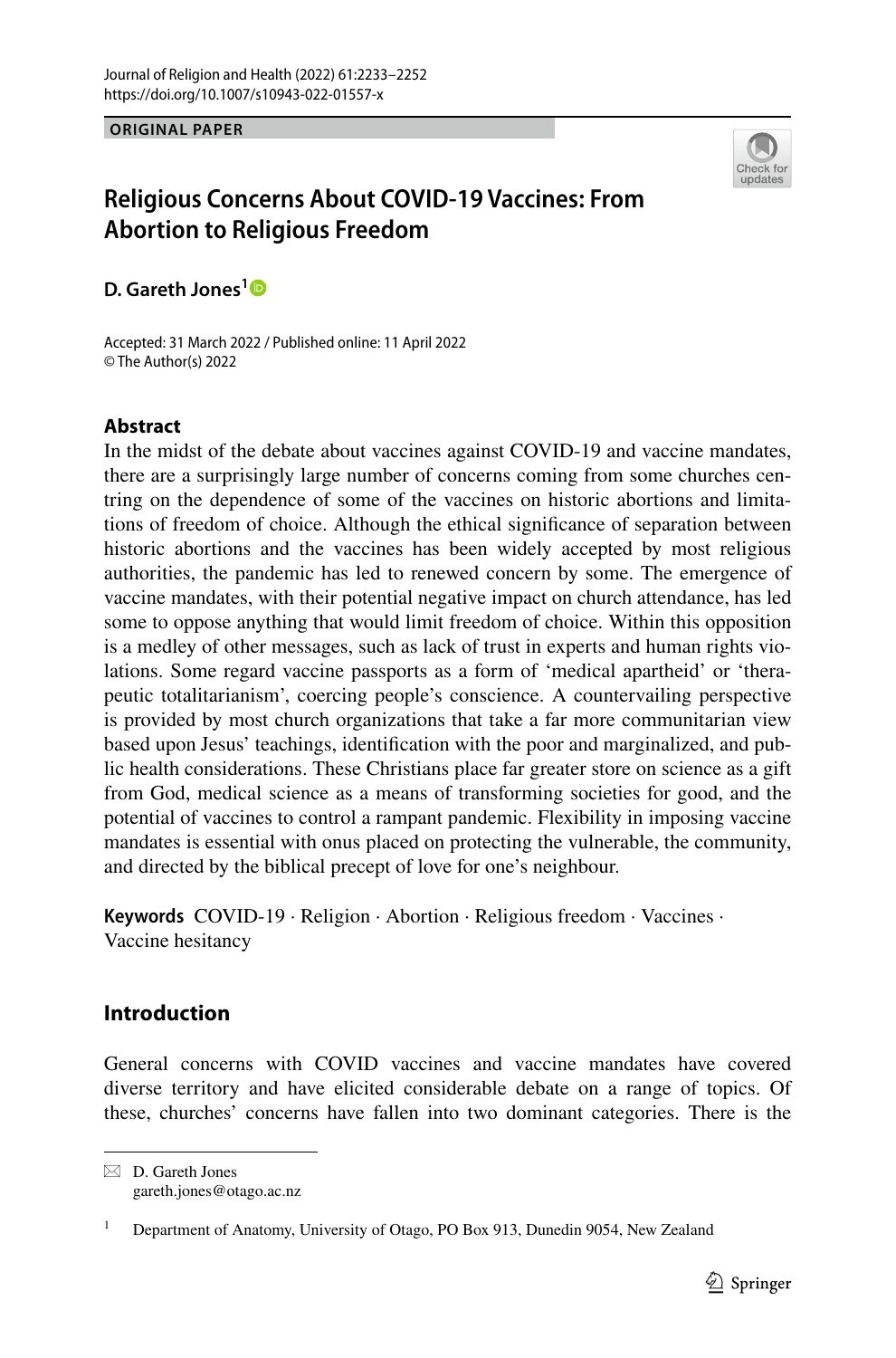well-known and well researched topic of their origin in, or association with, abortion many years ago, to a far more general concern based on restrictions to free movement within society, stemming from objections to the introduction of vaccine mandates and certifcates. For some, the latter centres on potential restrictions on unvaccinated people being able to attend church services. Of these two objections, the frst has been rigorously debated, especially within Roman Catholic circles. The second is more difficult to define or come to grips with, since it is mainly driven by objections to restrictions on the freedom to hold church services. Unfortunately, many aspects of these debates have spilled over into other areas that have added to the confusion by questioning scientifc data and the interpretation of the available data. This includes the safety and efficacy of the available vaccines.

# **Safety and Efficacy of the COVID Vaccines**

The safety and efficacy of the vaccines have been rigorously assessed, having been tested in animals, and then through the three phases of clinical trials in humans. During the human clinical trials, each vaccine was tested for safety and efficacy on tens of thousands of volunteers. Clinical trials of COVID-19 vaccines were undertaken in diferent countries where there were high infection rates, enabling the rapid assessment of their efficacy. In the first clinical trial, the level of antibodies in the bloodstream was measured, with laboratory tests to check on how well these neutralized the COVID-19 virus. In phases two and three, the efficacy of the vaccine was tested in thousands of participants, some of whom received the vaccine whereas others received a saline placebo. The participants were closely monitored for at least two months after the second dose. The phenomenal speed of approval was made possible by governments and research funding agencies committing enormous sums of money and people to the enterprise and with considerable global sharing of data.

The general consensus among the health community is that all the vaccines in widespread use are extremely safe. Nevertheless, the reality is that no vaccine is 100% risk-free, in the way that no medical procedure is 100% risk-free. In practice, the very small element of risk has to be weighed against the very much greater risk of being infected with COVID-19. As part of the approval process of any vaccine, there has to be evidence that adverse reactions are rare and are strongly outweighed by their efective protection from disease. To date (mid-March 2022) of the order of 11 billion doses of vaccine have been given. Safety continues to be monitored through post-marketing surveillance and safety monitoring systems in numerous countries. Regular safety updates are provided to monitoring agencies in diferent countries and regions, through COVID data trackers. The major vaccines in use will continue to undergo the most intensive safety monitoring in history.

All possible side efects are reported and assessed. They are generally minor, with common side efects including swelling, redness and pain at the injection site, fever, headache, tiredness, muscle pain, chills and nausea (CDC, [2021](#page-17-0)). Serious safety problems are rare and depending upon the vaccine used, include anaphylaxis, blood clots and myocarditis and pericarditis. The incidence of these is very low. For example, the incidence of myocarditis following one dose of a mRNA COVID-19 vaccine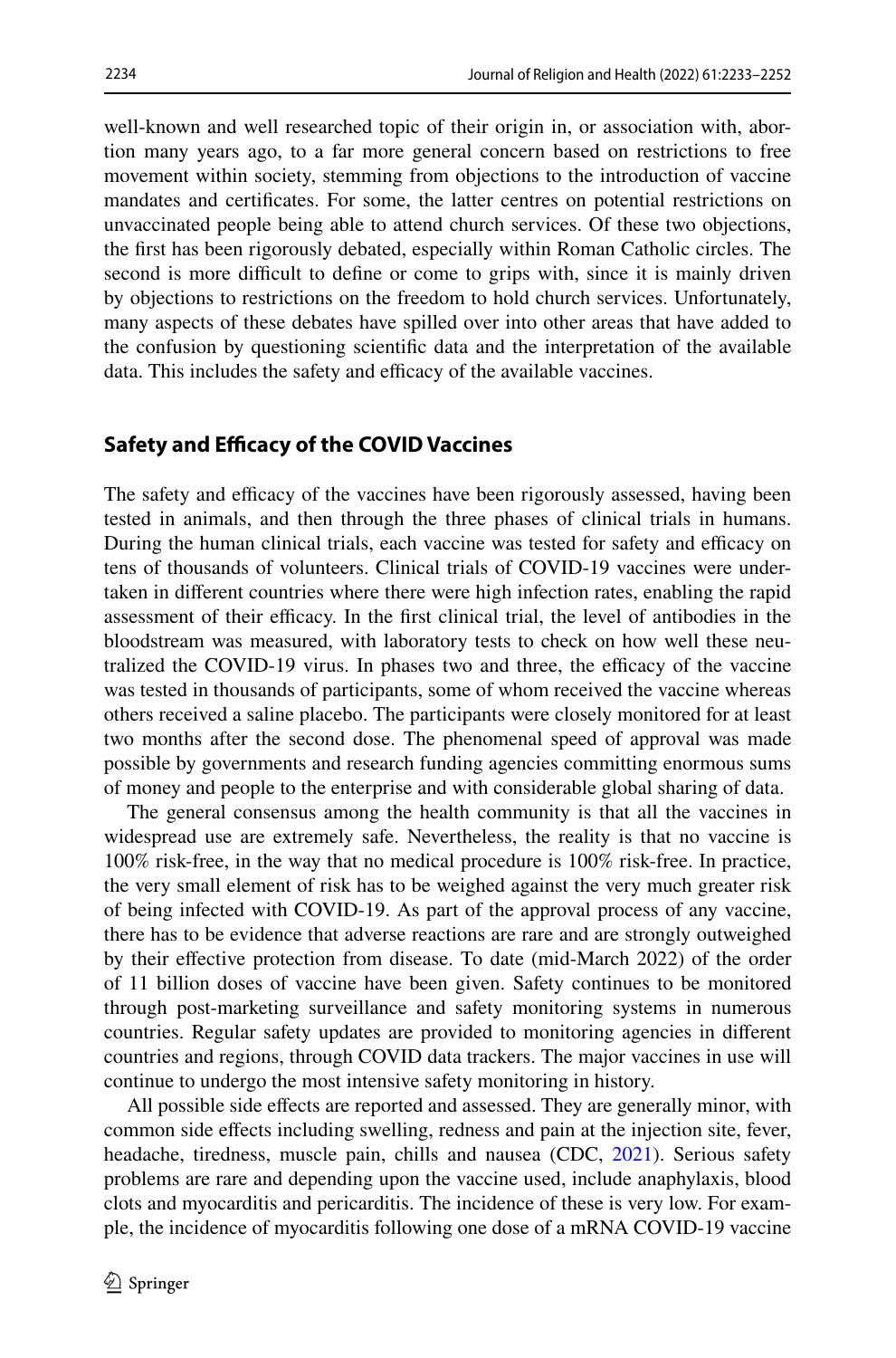is just over 2 cases per 100,000 people; most of these have been of mild or moderate severity. It is the very rare case of vaccine-induced death that makes the headlines, but tragic as this always is it has to be seen within the context of a devastating pandemic that has to date been responsible for over 6 million deaths worldwide.

The Pfizer vaccine is at least 90% effective at preventing symptomatic infection for up to 6 months after injection following the second dose. However, as evidenced by the emergence of new mutations of the virus, the scene is constantly changing, with consequences for the continuing efficacy of vaccines and the number of doses needing to be given to individuals to bolster protection.

#### **Christian Supporters from Within Science**

Francis Collins, who until the latter part of 2021 was Director of the National Institutes of Health (NIH) in the United States, stands out as a leading scientist and staunch supporter of the Christian faith. In earlier years, he was involved in discovering the genetic basis of cystic fbrosis and then headed the international collaboration that frst mapped the entire human genome. Throughout the pandemic, he has overseen the American scientifc response and in particular in directing the development of a coronavirus vaccine in record time. For him, as a man of faith, what has been supreme is the importance of evidence and as he would put it a commitment to truth. As he surveyed the 700,000 white fags on Washington's National Mall in mid-2021, signifying the death toll from the pandemic in the United States at that time, he recognized that this failure is the result of deviation from the commitment to truth on both vaccines and masks (Gershon, [2021](#page-17-1)).

It is not surprising that Collins has found it extremely disturbing to see that evangelical Christians are among America's strongest bastions of vaccine resistance. He is repeatedly found stating that Christians are to respect scientifc knowledge. In his view, the "relationship between order and beauty" raises legitimate theological questions. For Collins, the church ought to be a light set on a hill, an entity that believes in truth. He is reported to have commented: "This is a great moment for the church to say, no matter how well intentioned someone's opinions may be, if they're not based upon the facts, the church should not endorse them." (Barlow, [2021](#page-17-2)).

#### **Vaccine resistance by conservative Christians**

The resistance of some conservative Christians prompts the query of why this is the case. A detailed answer lies beyond the scope of this article, although it appears to stem from two predominant sources: distrust of science and scientists, and the emphasis on divine health and miraculous healing among Pentecostal and charismatic Christians (Fitzgerald, [2017\)](#page-17-3). Although found most strongly in the United States, elements have been transplanted to many other countries. The distrust of science and scientists is seen predominantly in the biological and biomedical sciences, rather than in the physical sciences, engineering or IT domains. It is likely that this distrust emanates from equating biological science with evolutionary theory, and since the latter has to be rejected in order to maintain trust in the biblical witness, the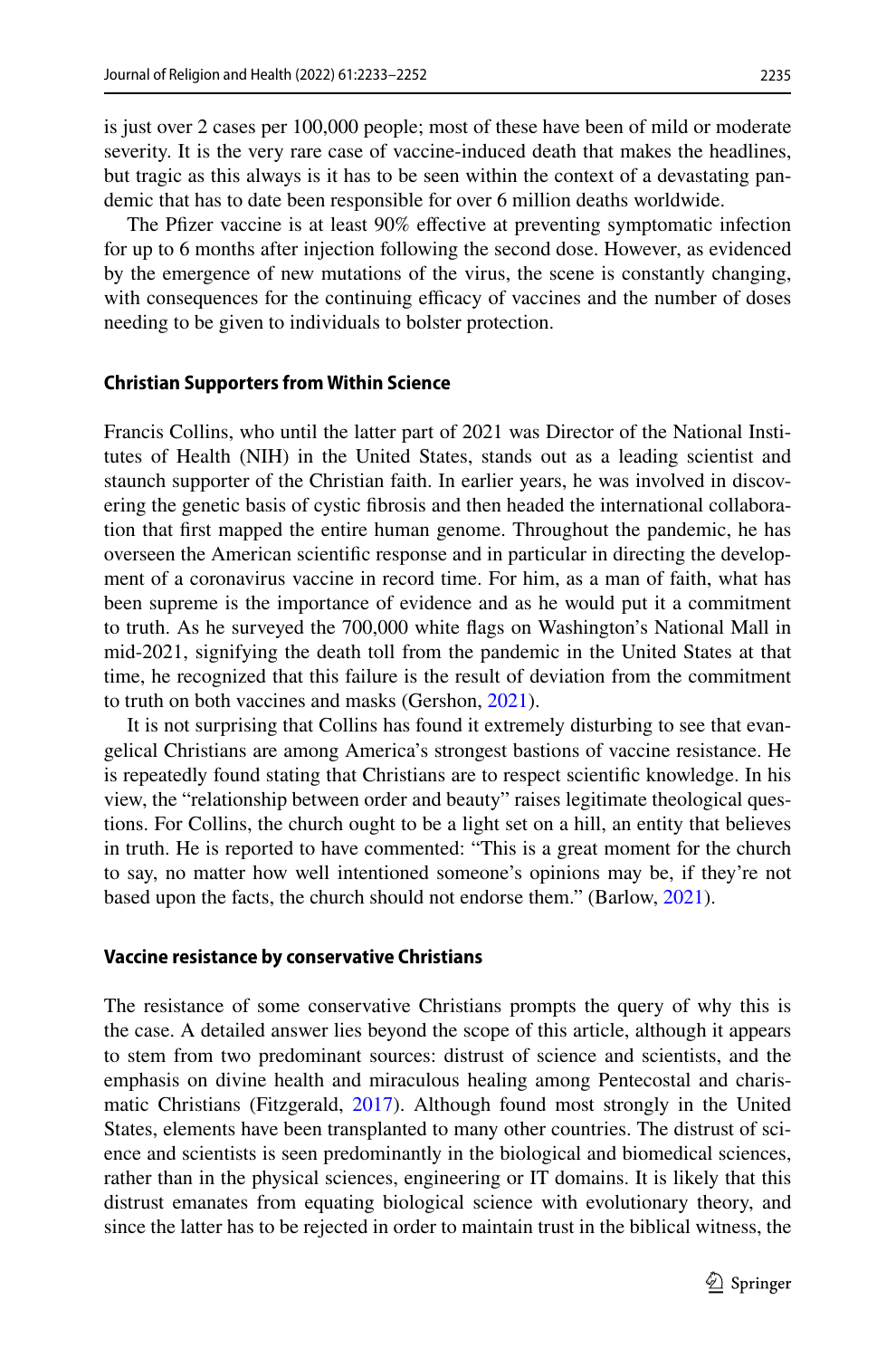views of biological and biomedical scientists are met with extreme caution (Alexander, [2008](#page-16-0)). While this is far removed from debates over vaccines and vaccine mandates, the misgivings about biological science in general fow over into debates in which science appears to have made a major contribution to improving human welfare. It is seen, therefore, as a science-faith dispute, in which God's domain is being threatened by the inroads of secular science.

Reference to Francis Collins is sufficient to illustrate that there is no hegemonic religious position on acceptance of COVID vaccination and that the frequently encountered opposition is but one perspective and a far from dominant one at that. This is because it stands in contrast to prevailing accents in the church. Historically, these have included caring for the sick, following the manner in which Christ cared for the sick. There is nothing unusual in expecting the church to play its part in combatting a widespread and contagious virus, since this was very much the case with epidemics such as smallpox and the plague (McNutt, [2021](#page-18-0)). On these occasions, efforts were made by leading theologians and church leaders to respond as best they could with the knowledge and tools at their disposal, even though in some instances it was at the cost of their own safety.

Martin Luther in 1527 when confronted by a plague, stands out for his fortitude, commitment to his fock, and sheer common sense. He recognized the importance of caring for one's neighbour, for the community, and taking the necessary steps to protect others. The important thing was to serve one's community. He was convinced that we are obliged to assist and help others as we ourselves would like to be helped. In very practical terms, Luther urged people to take medicine, to disinfect their homes, and, if at all possible, to avoid people and places in an efort not to spread the disease (Luther, [1999\)](#page-18-1).

## **Objections based on historic abortions**

The origin of many vaccines in cell lines stemming from abortions performed in the 1970s and 1980s is well known and has led to considerable ethical turbulence in religious circles and in some countries also in political circles (Wadman, [2020a\)](#page-18-2). The debate has also led to a distinction between 'ethical' vaccines (where no fetal material has been used) and 'ethically compromised' ones (Wadman, [2020b](#page-18-3)). Detailed charts have been produced to explain how the various COVID vaccines have been developed and whether fetal cell lines have featured at some step during development (Prentice & Sander,  $2021$ ). While this issue will not be relitigated here, it features to greater or lesser degrees in many religiously afliated discussions. While these discussions may be regarded as of interest only to those within a religious community, this is not the case, as illustrated by Giubilini and co-workers [\(2021](#page-17-4)) who argue that religious objections to vaccine research are unethical, irresponsible and irrational. From their standpoint, any such objections will cause harm to other people both inside and outside religious communities.

As the pandemic has persisted throughout the past 2 years, aspects of the ethical debate have become more clearly delineated, and while the abortion issue remains fraught in some quarters, its prominence has diminished in others. This is due to a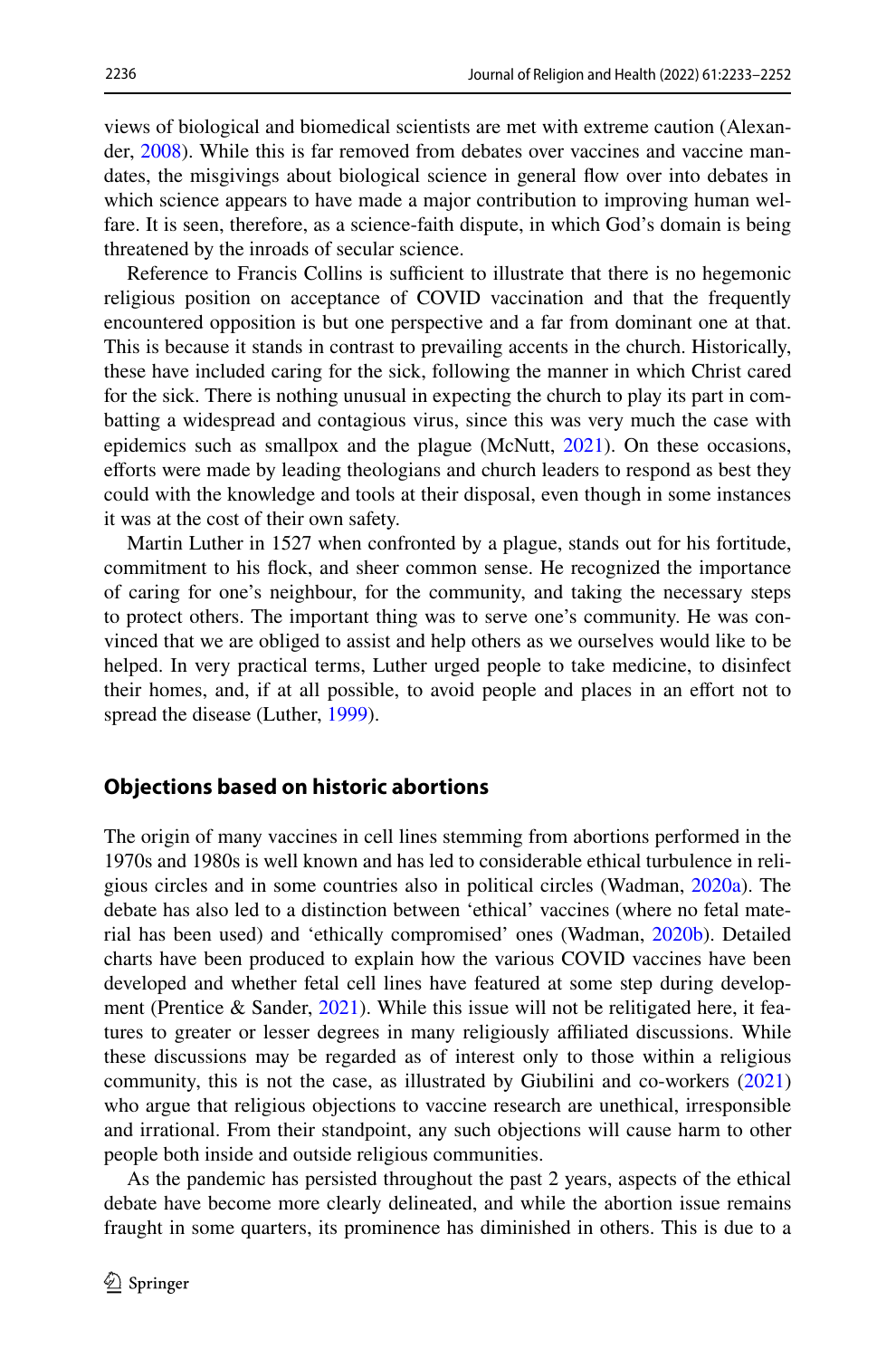more precisely defned understanding of the nature of the link between those original abortions and the necessity of having efective vaccines to quell an otherwise overwhelming public health emergency.

The crux of the issue is two-fold; whether the abortions were undertaken in order to produce the vaccines, and whether there is a temporal relationship between the two. In both instances, the answer is a categorical 'no'. This is crucial for those who regard any abortion as an evil act. But even if the latter is granted, it becomes important to distinguish between 'immediate and mediate' and 'proximate and remote' cooperation with the immoral act. Wrapped up in these distinctions is the degree of separation between the two events, and therefore, whether those involved in vaccine production are or are not morally complicit in beneftting from the original abortion (Rudd, [2003\)](#page-18-5).

#### **Moral Complicity**

The notion of moral complicity has played a large part in ethical reasoning starting with decisions about whether one is morally complicit in using Nazi-derived material or data in contemporary research and clinical settings. Moral complicity contends that those who use material or data derived unethically in the past are themselves implicated in the original unethical practices (Jones & Whitaker, [2009](#page-17-5)). Only two responses are possible in response to this dilemma. If the moral complicity principle is accepted no use can be made of the material or data, but if it is rejected the material can be used in an ethically acceptable manner as long as certain stipulations are met. Although contentious issues remain, societies have found a way forward by ensuring that physical and conceptual separations are erected between the original 'evil' act and the subsequent 'benefcial' act in contemporary practice. Ongoing concerns revolve around whether use of tissue or data legitimizes the original abuse and thereby rewards that abuse (Max, [1989](#page-18-6)).

In the context of vaccinations, does continuing use of abortion-derived fetal cell lines bestow upon the abortions a moral legitimacy that many religious people deplore (Maher, [2002\)](#page-18-7)? If it is thought that they do, the only ethical resolution is to reject any use of the cell lines already in existence and seek alternative ways of manufacturing highly efective vaccines (Pruss, [2006\)](#page-18-8). This presumes that there are morally unproblematic vaccines and/or that it would be feasible to manufacture them, not just for COVID- 19 but for all the other diseases (measles, mumps, smallpox) for which vaccines have proved life-saving. Interesting as this prospect may be to some, it smacks of an excessively questionable ideology, with limited relevance for public health.

Alternatively, there is no ethical justifcation in looking for such alternatives. The cell lines continue to exist, they are benefcial, and their origin can be separated from the benefcial efects of vaccines that save millions of lives. The ethical equation pits two sets of values against one another: the value of a small number of destroyed fetuses in the past, the destruction of which was completely beyond our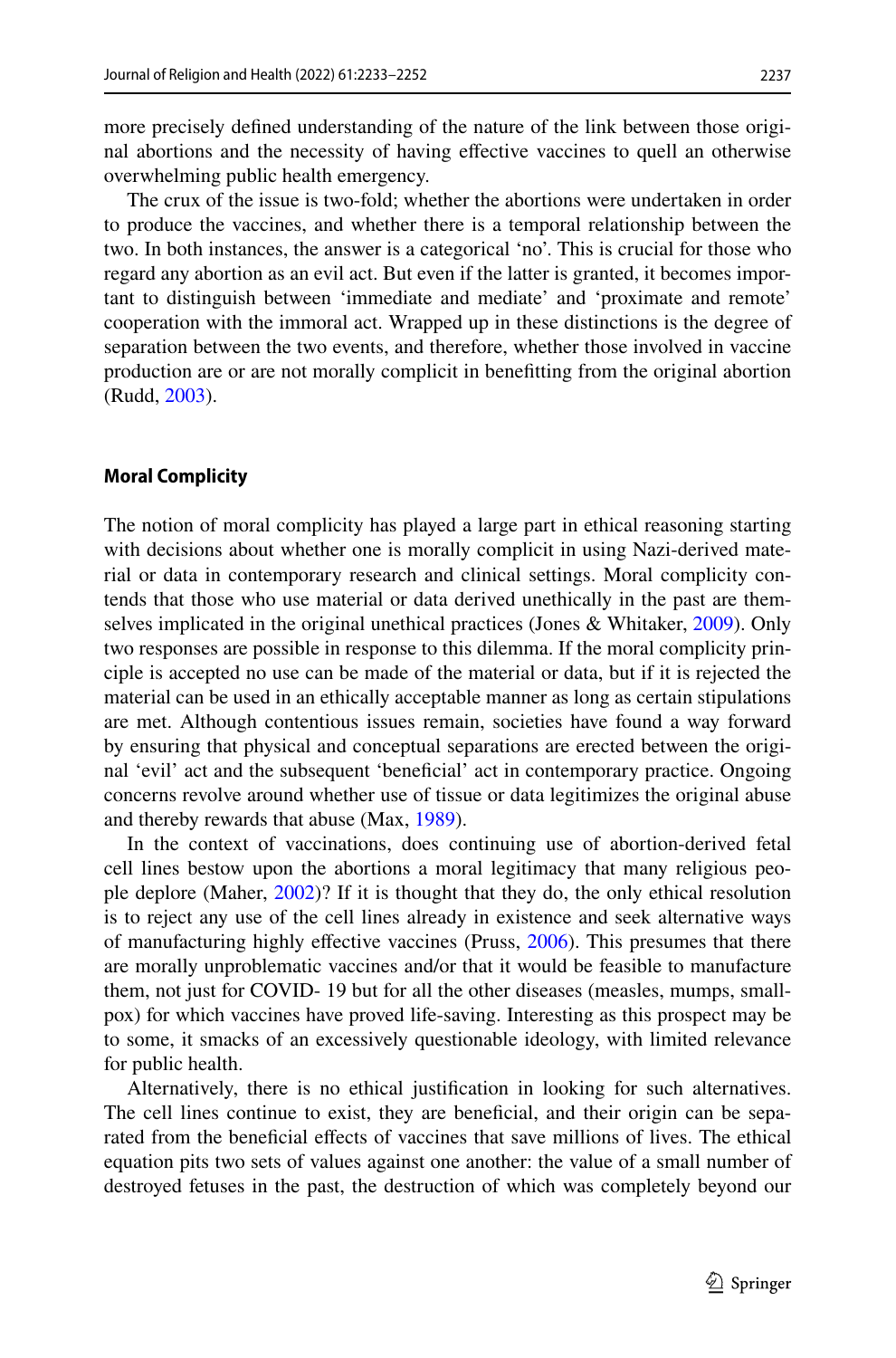control, against the value of countless lives today that could be saved by the use of a vaccine.

### **Vaccines and Saving Lives**

Vaccines for varicella, rubella, hepatitis A, rabies and COVID-19 (Johnson & Johnson (J&J)/Janssen) are all made by growing the viruses in fetal cells. All of these, except the COVID-19 vaccine, are made using fbroblast cells. The COVID-19 vaccine (J&J/Janssen) is made using fetal retinal cells. The fetal fbroblast cells used to grow vaccine viruses were frst obtained from elective termination of two pregnancies in the early 1960s. These same fetal cells obtained from the early 1960s have continued to grow in the laboratory and are used to make vaccines today. No further sources of fetal cells are needed to make these vaccines. The reasons that fetal cells were originally used included the fact that viruses grow best on human cells. The current fetal cell lines are thousands of generations removed from the original fetal tissue and contain no tissue from the fetus. The RNA vaccines (Pfzer and Moderna) and Novavax's protein vaccine do not use human cells for production, but they are used to test the efectiveness and safety of the medications. Several vaccines currently available in the United States were developed using animal cell strains, primarily cells from African green monkeys. These include vaccines against Japanese encephalitis, rotavirus, polio and smallpox. Of these, only rotavirus and polio vaccines are routinely given.

Regardless of how a vaccine is obtained, it will still prove extremely efective in saving lives. This does not mean that the ethical issues around abortion should be dismissed, nor that those who are troubled by abortions should cease to advocate for alternatives. But it leaves no room for rejecting the legitimacy of making efective vaccines available as widely as possible. Such vaccines are ethical, even for those who consider their origin in, or association with, abortion to be 'evil,' as long as their origin is acknowledged, and there is stringent separation between their origin and contemporary use.

### **Moral Justifcation of COVID Vaccines**

The Congregation for the Doctrine of the Faith [\(2020](#page-17-6)) has come to the conclusion that use of COVID vaccines is morally licit, if the cooperation in evil (passive material cooperation) is remote and if the vaccines will help contain the spread of a serious pathological agent. According to this argument, all vaccinations can be used in good conscience since their use does not constitute what is described as formal cooperation with the originating abortion. A driving force here is the duty to protect not only one's own health but also the common good, and in particular, to protect the weakest and most exposed.

Much the same conclusion has been reached by others, albeit employing diferent terminology. For instance, Robert Orr suggested the following criteria for evaluating moral complicity: timing, proximity, certitude, knowledge and intent (Zimmerman, [2021](#page-18-9)). Clear separation between the original act and subsequent use of the fetal cell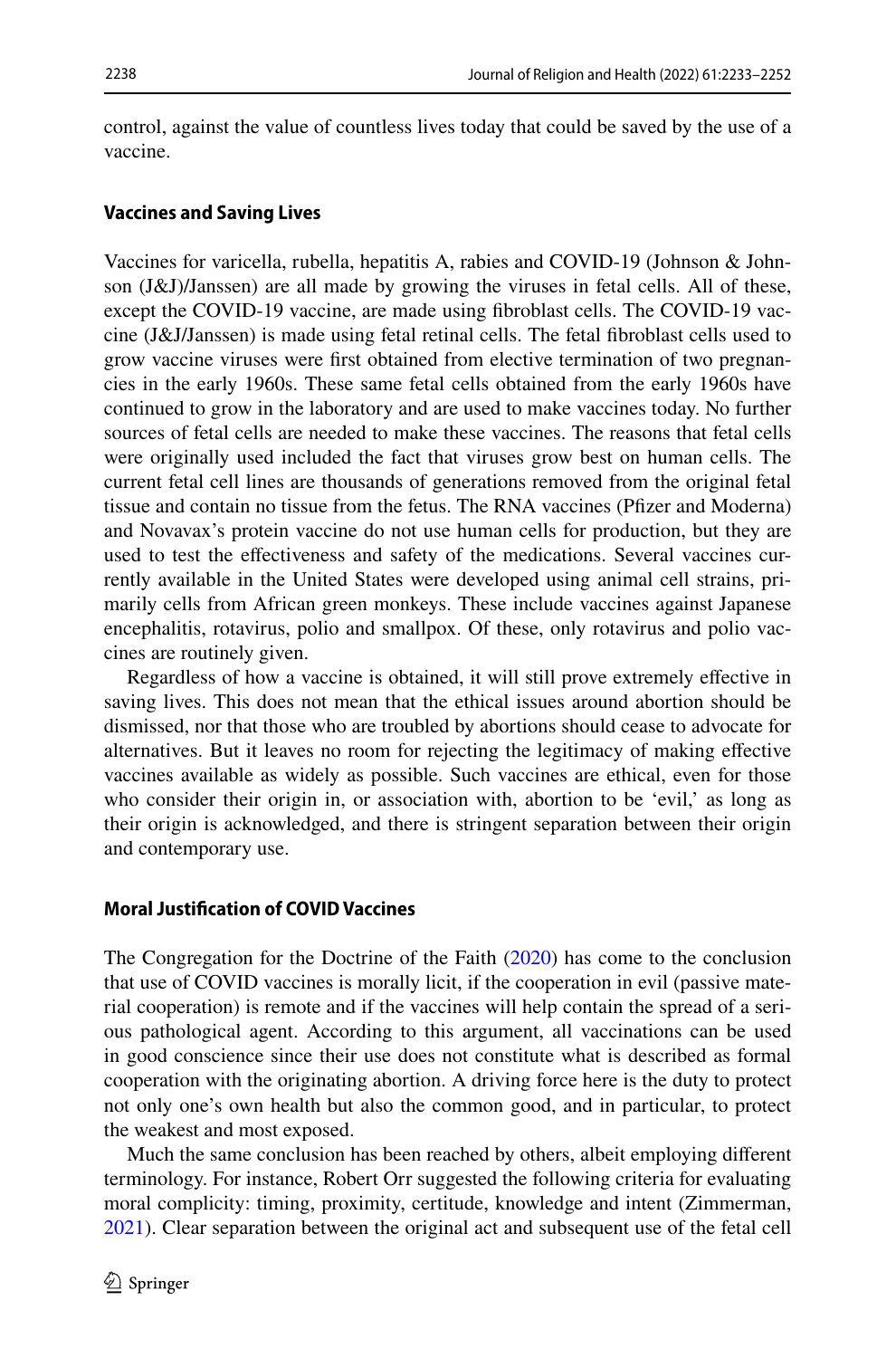lines once again came to the fore, with emphasis on the benefcial efects of the vaccines, their independence from the abortion, the motive of vaccination being protection of the community and the ultimate goal of saving large numbers of lives.

This last point reveals an inherent moral contradiction for those concerned about abortions, because their vaccine refusal ultimately undermines that for which they are striving – the dignity of human life. How is it possible to contend for fetal life but ignore the far greater number of lives that will be lost by an anti-vaccination stance? The lack of consistency in this position is troubling and ultimately selfdefeating (Kleinisman and O'Brien, [2021](#page-17-7)). While the situation creates a genuine dilemma for some, it is not akin to overlooking what may be considered to be the immorality of abortion. Additionally, given the current danger, being vaccinated against the coronavirus is accurately described as an act that upholds, and is arguably even demanded by, our duty to the common good of society.

In spite of this, some Roman Catholic writers continue to argue that the use of fetal tissue from elective abortions desensitises benefciaries, scientists and doctors to the original evil act that produced these cells (McKenna, [2018\)](#page-18-10). The aim is to afrm the value of all human life, and yet no attention is paid to the large number of lives lost or severely compromised if efcacious alternative vaccines are unavailable. This looks like an increasingly untenable position that rejects the gratitude to be shown for the many years of work in developing efective vaccines against a host of heart-breaking diseases.

# **Freedom of Choice**

This represents a move from an area of well recognized ethical debate into relatively opaque territory, dominated by very conservative religious groups for whom vaccine-related concerns emerge out of a plethora of unclear theological trends. While the abortion issue may never be far from the surface, it has become swathed in a network of issues that have come to the fore with the prospect of the introduction of vaccine mandates. Although these objections come from a minority of Christians, the ones espousing them are, at the best vaccine hesitant, if not decidedly anti-vaccine.

While the religious objections proclaimed by conservative Christian groups do not represent the broad sweep of Christian responses, they garner considerable publicity and in doing so have an undue infuence on church goers. This phenomenon is most vividly expressed by the views of senior pastors of some large Pentecostal and charismatic churches. An approach commonly encountered is that of opposition to the introduction of vaccine passports, although lying behind this is vaccine hesitancy, even when only subtly expressed. The result is that it is difficult to identify the strands of the argument, since they are hidden beneath a welter of obfuscation.

One frequently hears a pastor state that he refuses to tell anyone whether they should or should not be vaccinated; that is entirely a personal decision. However, the thrust of the message is to throw doubt on vaccines and on those who are advocating for their use. An example is provided by the following statement from one such church: "[The] Church takes no official or ethical stance on the use of vaccines.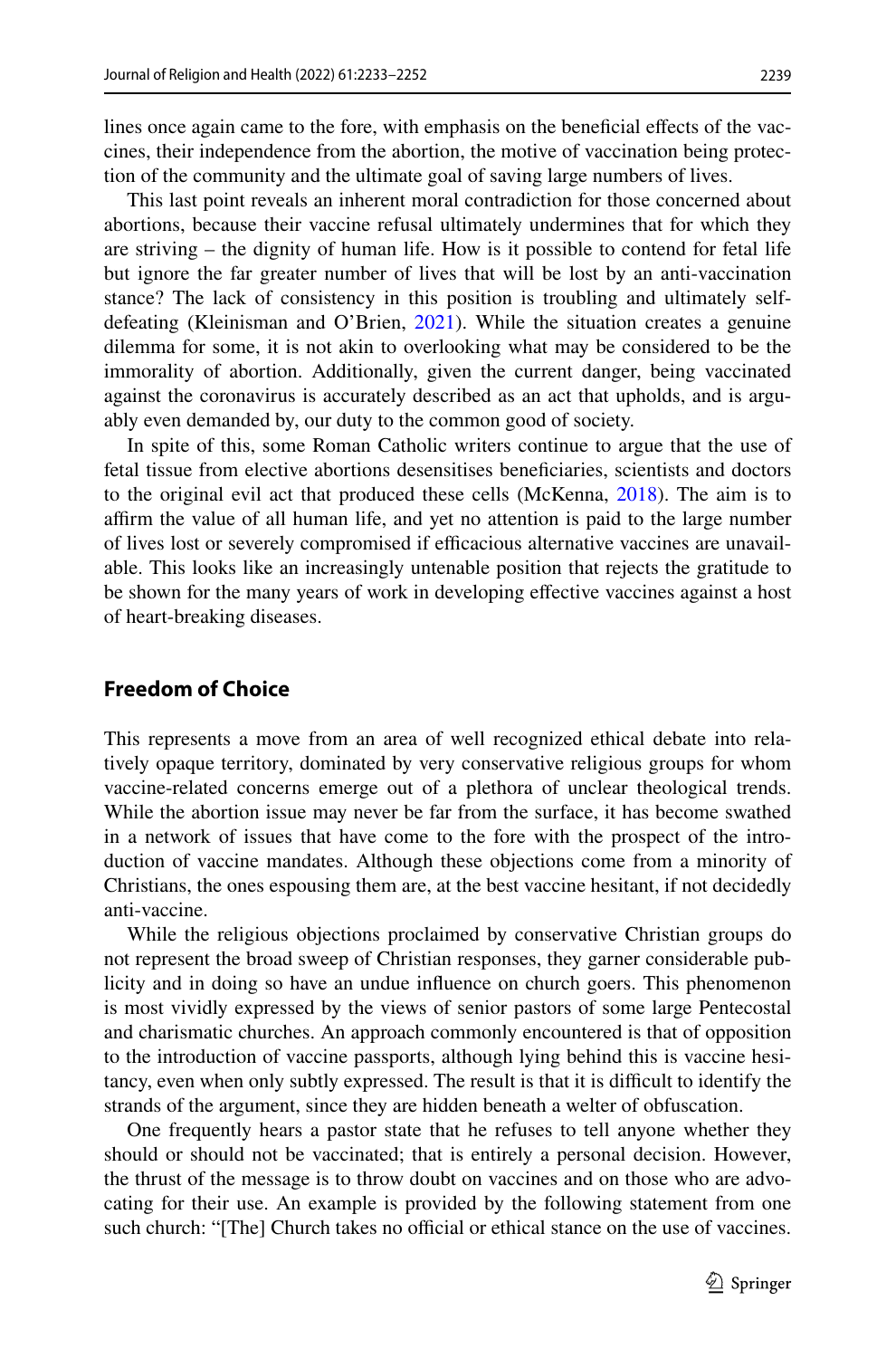Neither do we believe that we are in a position to ofer medical advice to others. We encourage individuals to make an informed decision based on personal conscience and the counsel of qualifed medical professionals" (Mortlock, [2021a](#page-18-11)). However, the statement goes on to claim that people need to hear all sides of the story and is concerned about the "prevalent, fearful rhetoric from the government and media". Everyone should, it is stated, have a right to question and challenge what they hear from official sources, and the church strongly objects to any restrictions that would limit in-person church attendance based on vaccination status. The by-line is that everyone has the right to make their own decision in respect of vaccination.

#### **Lack of Trust in Political and Scientifc Experts**

However, the tone is set by a medley of complaints about official messages aimed at encouraging vaccination and at the science underlying these messages. A distinct lack of trust in the expertise of scientists, policy makers and politicians comes through, with opposition to government control (Mortlock, [2021b](#page-18-12)). This is made all the worse because, it is claimed, the government and the media are not letting people know the full truth, with hints that a conspiracy is afoot; for example, there are allegedly many deaths associated with use of the COVID vaccines, and since those opposed to vaccination are being silenced, there is no avenue for open discussion of developments such as these. The main problem it is asserted that is fear mongering, since COVID-related deaths need to be seen in the context of the far greater number of deaths from other causes. Overriding this motley of messages is strident opposition to any restrictions on church attendance and on the increasing restrictions on freedom throughout society (Mortlock, [2021c](#page-18-13)). This is said to be part of a social engineering project aimed at social control, of which vaccine passports are simply one manifestation. The underlying mantra is that of freedom of choice across society, but with emphasis on freedom to worship.

In refecting on this stance as an expression of a religious perspective, what emerges is considerable distrust in science, medicine, specialist experts and the elite in general. Even more striking is the lack of specifc religious content, with individualism replacing communitarianism, and an emphasis on individual rights rather than the welfare of the weak and susceptible. Running throughout this rhetoric is an inherent distrust of science and scientists, who are portrayed as posing a threat to the moral order.

#### **Religious Leaders as Part of the Problem**

These examples are illustrations of religion and religious leaders as part of the problem, rather than part of the solution (Levin, [2020\)](#page-17-8). This is a tragedy with its

rejection of the centrality of science in understanding and responding to a viral pandemic (Jones, [2020,](#page-17-9) [2021](#page-17-10)), and its misleading of the faith community by promulgating misinformation, theological ineptitude and mistrust of all in authority. In this way, it fails to offer hope and direction to its congregants, let alone any sort of pastoral support, and may even be responsible for a worsening health crisis. In an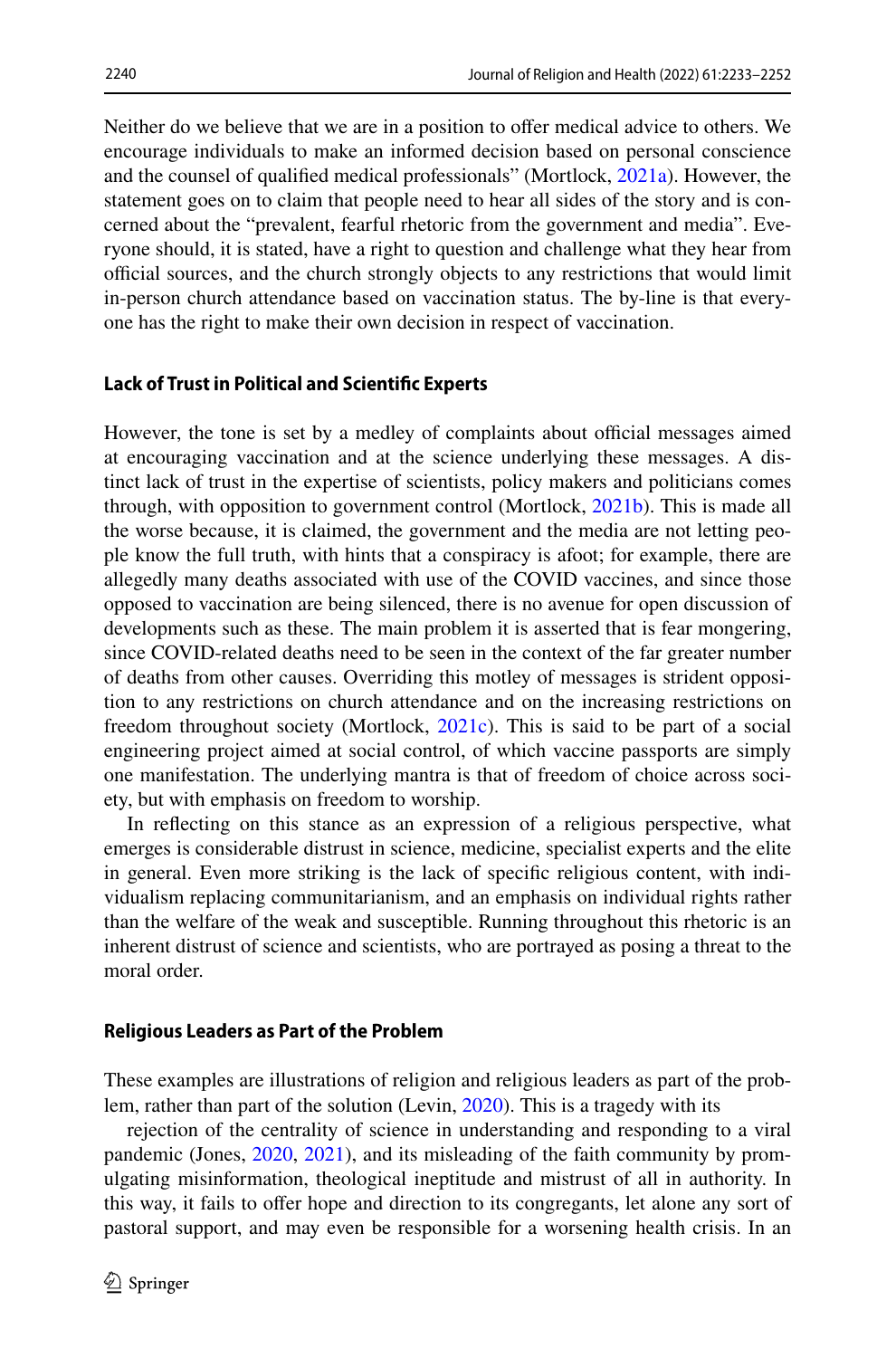2241

analysis of vaccine hesitancy, Dielschneider ([2021\)](#page-17-11) sought to address some of the major objections raised against vaccines from a Christian perspective. For instance, she argued that vaccines, like other medical advances, are a form of divine providence and that they do not defle the body as God's temple any more than most of the food we eat. For her facts and logic combined with empathy may well constitute the most successful approach to combat vaccine hesitancy. Levin ([2020\)](#page-17-8) has commented: "If we allow ourselves to fall victim to charlatanism posing as religious truth, then the outbreak will have been a wasted opportunity for growth, for rethinking why we are here and for reordering our priorities."

The difficulty here is the call to freedom, that is, freedom from vaccine mandates and to do as one pleases regardless of the consequences for other people. This is the opposite of the notion of the freedom found within Christian thinking, namely, that we are free to serve God and our fellow beings (1 Corinthians 8:9; 9:12-23; 10:23- 33). Christian freedom lies in being able to assess the risks of COVID, the efectiveness of vaccines, the frequency of hospitalizations and deaths with and without vaccination, and the ethical arguments justifying the use of the available vaccines (Piper, [2021\)](#page-18-14). It is in taking account of all this evidence that Christians can live as free people in Christ, doing what they know is best for them and others, regardless of what any authorities or conspiracy theorists may state.

### **Vaccine mandates**

The possibility that vaccine mandates will be required for entry into a range of venues or workplaces has been vigorously opposed by a range of Christian church leaders in a number of countries. It is this opposition that has elicited a great deal of public attention, to the exclusion of far more moderate responses from other churches. It is ftting, therefore, to look initially at these more extreme stances.

In an open letter to the UK prime minister, three sets of reasons were outlined (Philip et al., [2021](#page-18-15)). First, these leaders argue that proof of immunity makes no sense in terms of protecting others. Second, vaccine passports would constitute an unethical form of coercion and violation of the principle of informed consent. Third, they risk creating a two-tier society, described by them as 'medical apartheid' in which an underclass of people will be excluded from important areas of public life. The writers envisage this scheme having the potential to bring about the end of liberal democracy and the creation of a surveillance state. Their opposition to any form of vaccine passport has particular relevance to church attendance. They write: "to shut out those deemed by the state to be social undesirables would be anathema to us and a denial of the truth of the Gospel." (Philip et al., [2021](#page-18-15)). For them, this is an illiberal and dangerous plan.

Similar opposition to vaccine passports is present in Australia with open letters to the prime minister under the banner of the Ezekiel Declaration ([2021\)](#page-17-12) and the Moses Statement [\(2021](#page-18-16)). The Ezekiel Declaration, written by three Baptist pastors, regards a vaccine passport as a form of 'therapeutic totalitarianism', with what the writers see as its potential to dehumanise and control citizens on the grounds of personal health and safety. An underlying concern appears to be that the government is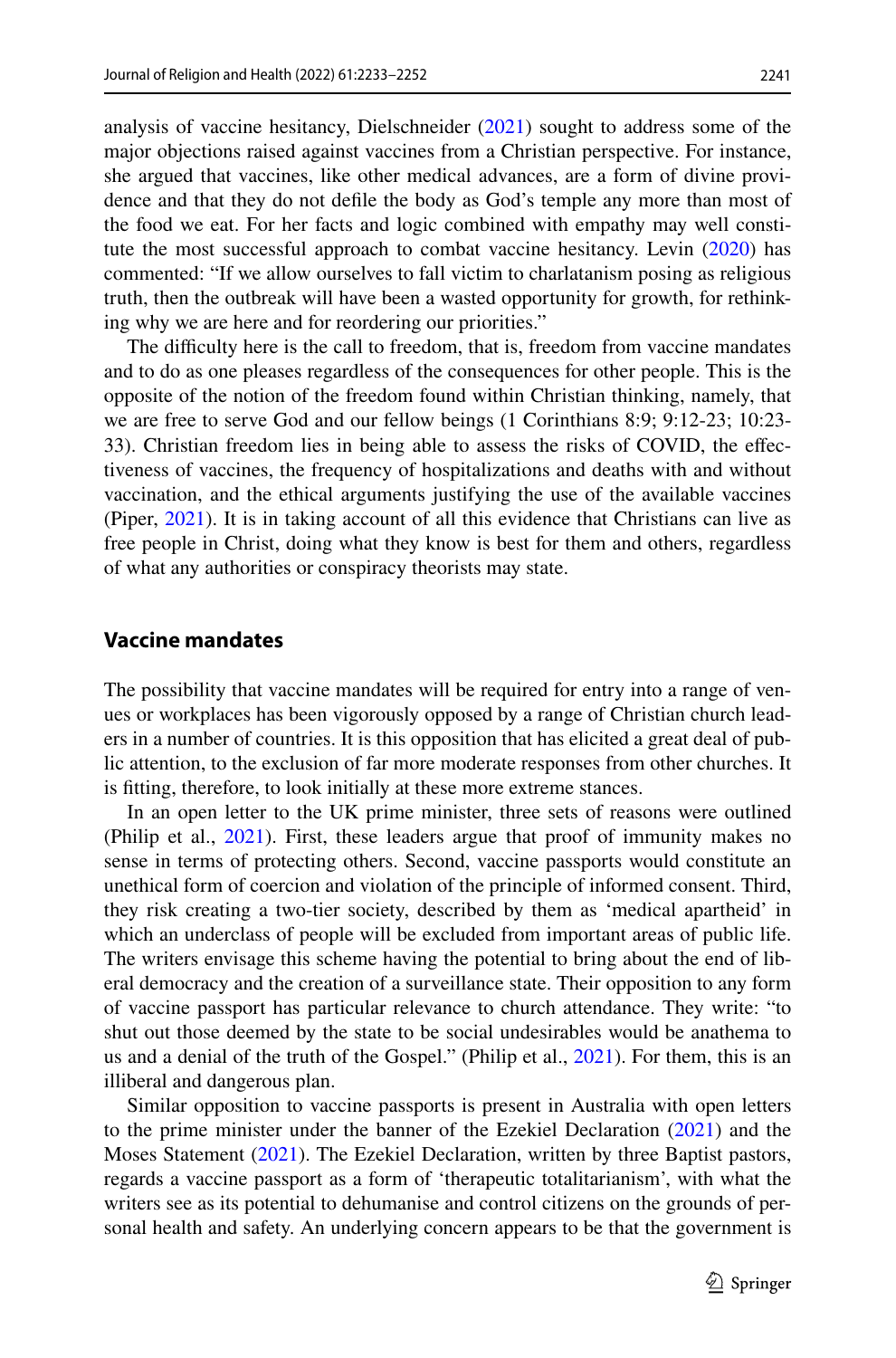coercing people's conscience, especially as it is claimed some may have valid reasons for being hesitant about vaccination. While these concerns are all of a general nature, they also fnd it untenable that people would be refused entry into churches on the basis of their medical choice, and hence unable to hear the message of the Christian gospel. This latter point is taken up far more specifcally by the writers (four Presbyterian and one Baptist ministers) of the Moses Statement, who address the prime minister and state premiers in far more direct biblical terms, claiming that Christians are to meet together physically for worship and that "no government on earth should tell the church it cannot gather to worship" (Moses Statement, [2021](#page-18-16)).

Taken together these two documents have been signed by thousands of religious leaders from a wide range of churches in Australia. Both appear on the same web site, Caldron Pool (an Australian conservative news website named after a lake in CS Lewis's Narnia chronicles).

#### **Divergence of Viewpoints**

It is interesting that these statements, despite their Old Testament allusions in their names, do not represent the views of all churches or Christian groups in Australia. For instance, the Ezekiel Declaration is critiqued by one group of Presbyterians for its misleading claims about vaccines (Gospel, Society & Culture, [2021\)](#page-17-13). While sharing some of the social concerns about vaccine passports, they do not think that most objections to COVID passports are a matter of conscience nor that a passport scheme need be coercive. Even more, these writers criticize what they take to be the highly charged language of the document, with its confusion of lockdowns and passports and its general tenor of suspicion of the government. In a response to criticisms of this nature, the writers of the Ezekiel Declaration make clear that they see their opposition to vaccine mandates as an outworking of their calling to be faith-ful followers of Jesus and as good citizens (Staff Writer, [2021\)](#page-18-17). Hence, although the content of the Declaration is far from explicit (unlike the Moses Statement), the opposition to vaccine mandates has a religious basis.

Other religious commentators have interpreted the statements emanating from the Caldron Pool as promulgating the view that Christianity is the natural bedrock of a nation. In this context, it is easy to see that those restrictions will be interpreted as an encroachment by the state on the authority of the church (Sheperd,  $2021$ ). This stance is made possible by a libertarian and individualist streak, generally not evident in mainstream Christian thinking. It also throws doubt on lockdowns and the central signifcance of vaccination as crucial to public health measures. The absence of any emphasis on doing what is best for the community is strange coming from those advocating for a Christian response grounded as that usually is with love for one's neighbour and protection of the vulnerable and the dispossessed.

#### **Conscience and Coercion**

In further missives from the Caldron Pool, stress is laid on conscience and coercion. Chan writes: "Refusal to have a vaccine may be motivated by a principled decision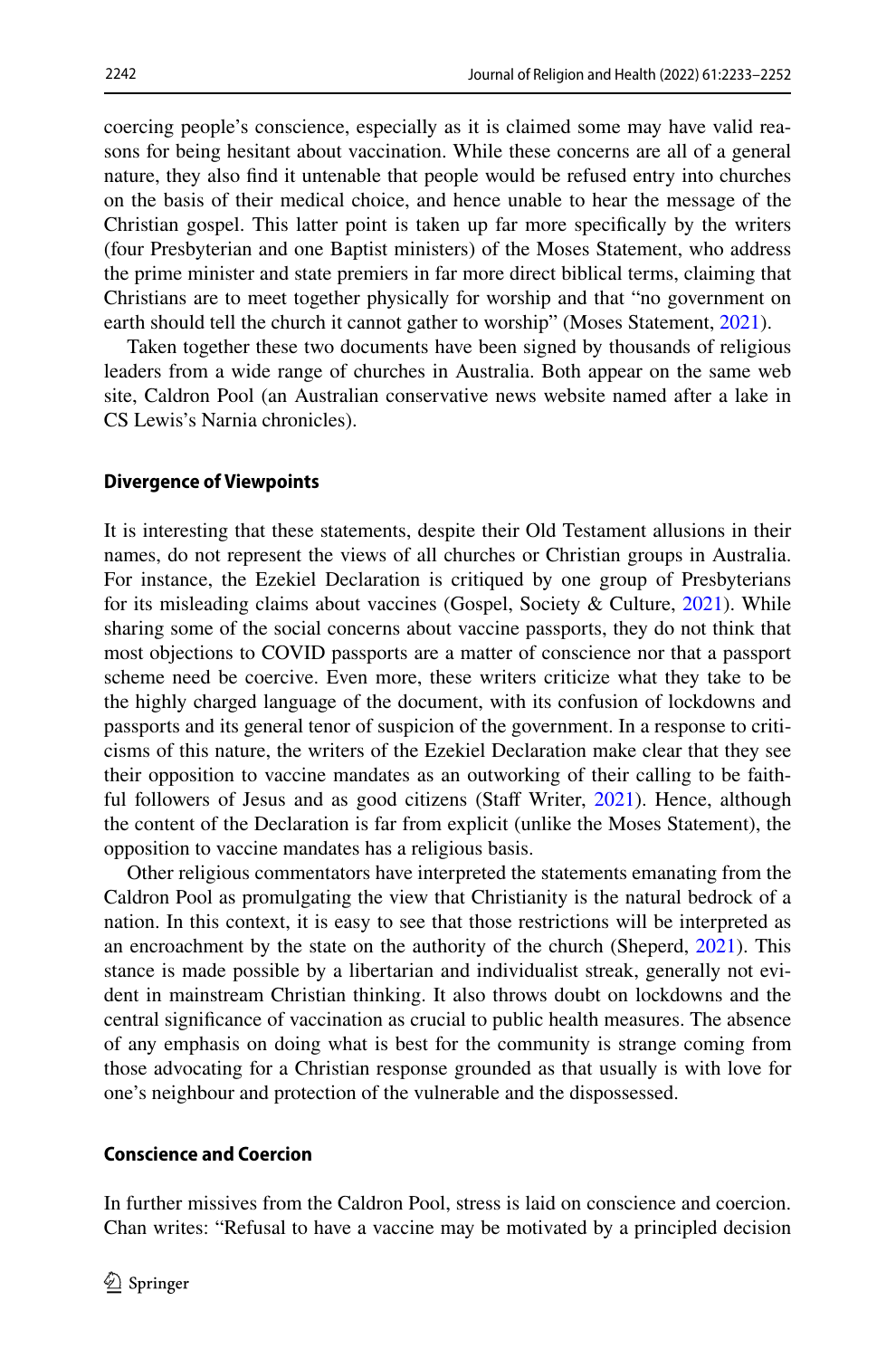to resist therapeutic coercion and compulsion, the segregation of society based on vaccine status, and the dangerous growth of State and employer power. It may be motivated by a desire to stand against a consequentialist 'ends justifes the means' ethic which permits the evil of coercion to achieve the good of reducing disease burden. These are all moral matters, and therefore matters of conscience" (Chan, [2021\)](#page-17-14). In Christian terms, "widespread coercion of vaccination [is] an assault on the Kingship and Lordship of Jesus Christ."

Underlying these concerns is vaccine hesitancy, leading to the view that vaccination is a therapeutic invasion of one's body using a risky substance, allied with rejection of any form of coercion even for good ends (the saving of life). His conclusion is that these are matters of conscience and the right to decline vaccination without suffering penalties should be fiercely defended by Christians (Chan, [2021\)](#page-17-14). These are, in his estimation, signifcant human rights violations, and yet no serious attention is paid to the negative health consequences for the community, including the vulnerable and disadvantaged. Neither is there any recognition that, even without any form of coercion, society will end up being segregated on health grounds, between those in a position to protect themselves from a virulent pandemic, and those lacking the opportunity to do so. Chan's position demonstrates a concerning lack of love for those unable to protect their own interests.

### **Christian Values**

A far more nuanced approach to vaccine passports has been provided by the Church of England, based in part on documents provided by the Royal Society and the Ada Lovelace Institute (Church of England, [2021\)](#page-17-15). Ethical issues considered foundational in approaching vaccine passports touch on public health considerations, personal liberty, economic benefts and future risks. Under these headings, arguments for and against passports are outlined, with further thought being given to those unable to be vaccinated on physical or mental health grounds and who might consequently be disadvantaged, and threats to the notion of fully informed consent. Additionally, threats to the freedom of religious belief were noted if objections based on the use of aborted fetal cells or testing on animals were ignored.

In applying Christian values to this debate, the following were highlighted: identifcation with the poor and marginalized, respect for individuals' dignity, belief in grace and mercy rather than judgement, and commitment to equality. In light of principles such as these, the Church of England encourages individuals to be vaccinated, both for their own sake and for the sake of others, but considers that vaccine passports should not receive the same high-level endorsement. It concludes: "While the Church is, in principle, opposed to making use of 'vaccine passports', it should adopt a fexible approach to their *limited* wider use with the important caveats that such use ought to be demonstrably beneficial to society as a whole, protective of the vulnerable in particular, non-discriminatory in nature and proportionate in use" (Church of England, [2021](#page-17-15)).

This attempt to balance encouragement to be vaccinated against limiting the use of vaccine passports to situations where it can be justifed on the basis of clear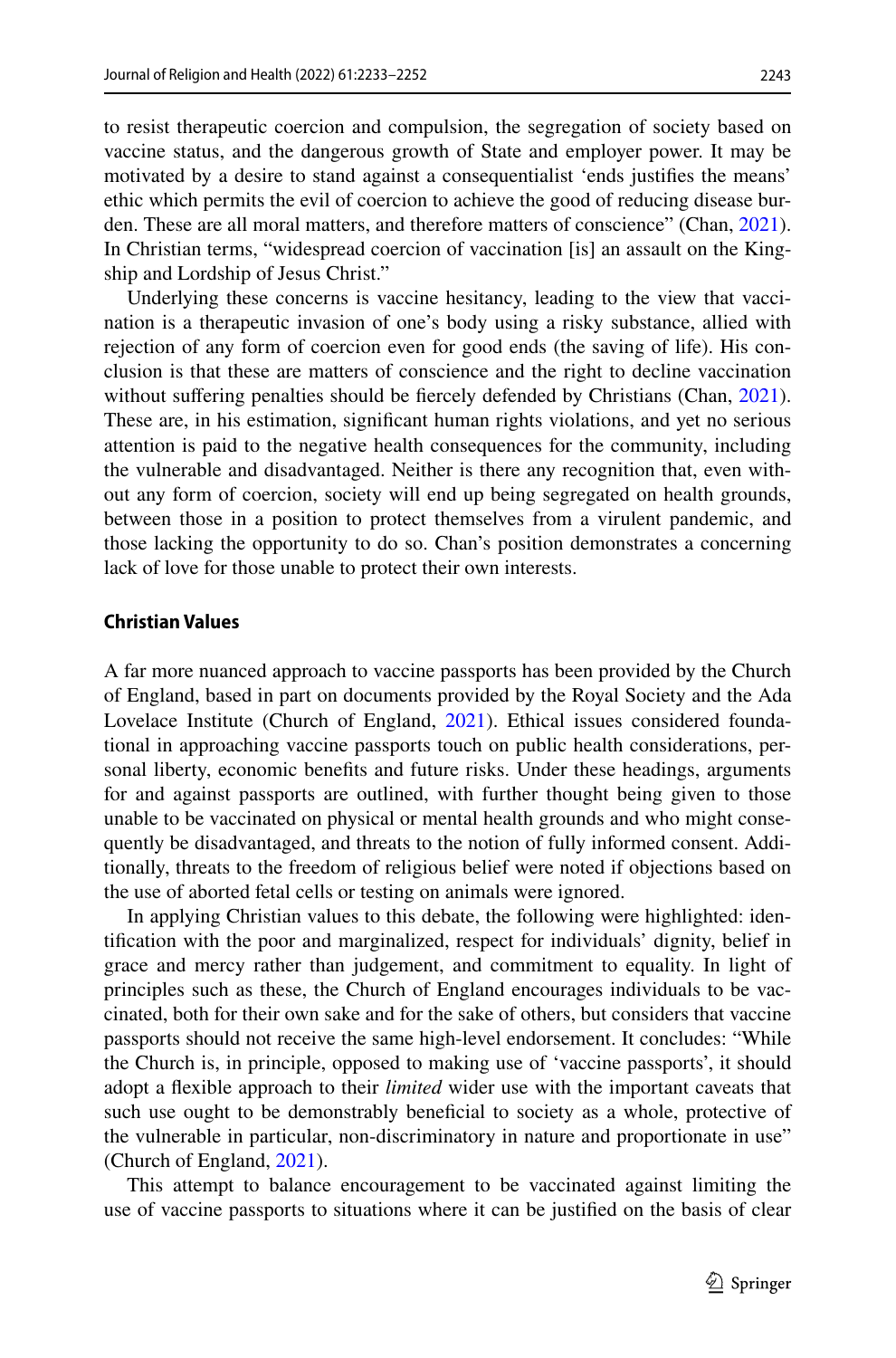ethical principles requires discernment on the part of both government and individual businesses. The Church's position is determined by the foundational principle that the Church is a home and refuge for all, meaning that the Church itself would only wish to utilize vaccine passports in exceptional circumstances. To what degree these delicate balancing acts can be operationalized in society will depend on extant government regulations in diferent locations and countries.

Acceptance of the principle of COVID vaccination is common among most mainstream Christian churches and groups on the ground that this is a means of disease prevention. The benefts of prevention extend beyond oneself and help protect the local and global community. Interestingly, this position is very clearly expressed by the Seventh Day Adventist Church, with its emphasis on holistic health measures (General Conference of Seventh-day Adventists, 2021). They are not opposed to public safety and government health mandates, although they stress that they accept that members on occasion will have personal concerns and conscientious convictions that go beyond the teachings of the Church. But where there are disagreements, the Church stresses the need to relate to each other with respect, love and compassion. Love for neighbour shines through, both in preventing the spread of deadly disease and in the manner in which individuals relate to each other.

#### **Protection of the Community**

The major thrust of mainline Christian responses is that vaccination protects not only the individual, but the individual's community. This immediately redirects the spotlight from the individual onto the community (Best, [2021\)](#page-17-16). The core position is, therefore, in favour of vaccination rather than against it. And so, when vaccine mandates are under consideration, and freedom to attend church is being debated, the importance of vaccination is not downplayed. This means that care is required in working out how best to apply biblical passages that refer to the early church and determine their relevance for the contemporary Christian world, especially that of very large churches.

The signifcance of respecting the consciences of others, leads to exercising restraint in inficting vaccination on them. And yet, as Best writes: "conscientious objection usually comes at a cost of some sort and the safety of the most vulnerable members of the church and the wider community should not be held hostage to the desire of others to do as they please, irrespective of government health orders or the risk to others" (Best, [2021\)](#page-17-16). Alongside this principle, goes that of prioritizing the weakest and most vulnerable, especially those with poor health and lack of a public voice, as much as those strongly opposed to vaccination. Best concludes: "With care, creativity and a willingness to pursue the good of others ahead of our own convenience and advantage, it should be entirely possible for us to practise *both* our call to minister the gospel to all people *and* our responsibility to love our neighbours and care for the vulnerable, without requiring one of these commitments to trump the other" (Best,  $2021$ ).

The Vatican, having determined that the use of anti-COVID vaccines is morally acceptable (Congregation for the Doctrine of the Faith, [2020](#page-17-6)), has come out in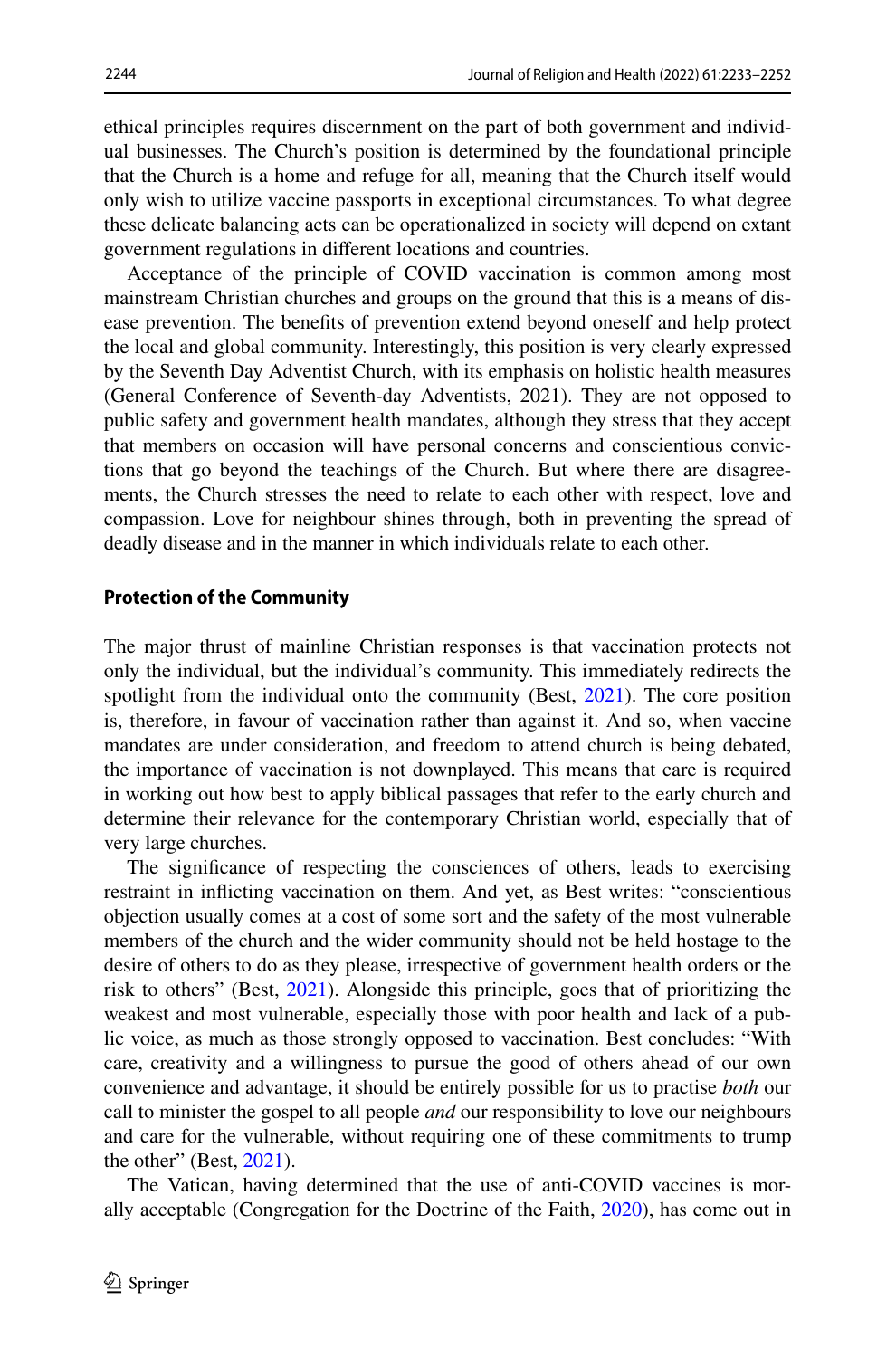favour of vaccine mandates. All Vatican employees have to show proof of vaccination, a negative test, or have recently recovered from COVID. The Pope has repeatedly encouraged vaccination and refers to vaccines as "an act of love." For the Pope, "Vaccination is a simple but profound way of promoting the common good and caring for each other, especially the most vulnerable" (Jenkins, [2021](#page-17-17); Watkins, [2021](#page-18-19)).

#### **Public Worship**

This still leaves the crucial question how churches are to organize their public worship during a pandemic. What is the nature of the decision-making and on what values is it to be based? The specifcs will undoubtedly vary between places, depending upon the regulations imposed by government authorities. In the earlier stages of the pandemic, during lockdowns, major concerns were with the manner in which worship practices were being afected, community transmission, social distancing and the welfare and pastoral concerns of church congregations (Oxholm et al., [2021\)](#page-18-20).

The major concern of churches is that no minority within them will be excluded let alone vilifed. The group in question is usually the non-vaccinated, since they are the ones who have raised objections to mandates and to the restrictions being imposed upon their freedom to worship. Others will be concerned about those outside the churches who may be kept from hearing the claims of the gospel of Jesus Christ. The major thrust generally though is protection of the vaccinated and especially those who for health reasons are in a vulnerable place. This creates division, but there is no escape from division, for as long as there are two populations, namely the vaccinated and the unvaccinated. The challenge for churches is to decide how best to approach the two groups in a manner that will aim to understand the other perspective, based on grace and love to all.

Depending on the regulations and the size of the church, churches may have a single service open to all, a single service limited to the vaccinated, or two services one open to all and one limited to the vaccinated.

# **Dissecting Mandates**

Mandates can only be justifed if there are strong grounds for justifying vaccination itself. If this is not the case, the ethical basis for vaccine mandates disappears. Hence, the fundamental premise is that vaccines are safe and efective (see Safety and efficacy of the COVID vaccines).

The fundamental equation involves weighing up the benefts and harms of both vaccination and vaccine mandates. For those in favour of vaccinations, the benefts to the community substantially outweigh any harms to the individual; the vaccine hesitant consider that potential harm to the individual overrides any prospective benefts to the community. The issue revolves around the scientifc evidence on the respective benefts and harms in both cases. Since the conventional scientifc position is that the benefts of vaccines are considerable, the only way of rejecting this position is to reject conventional scientifc explanations.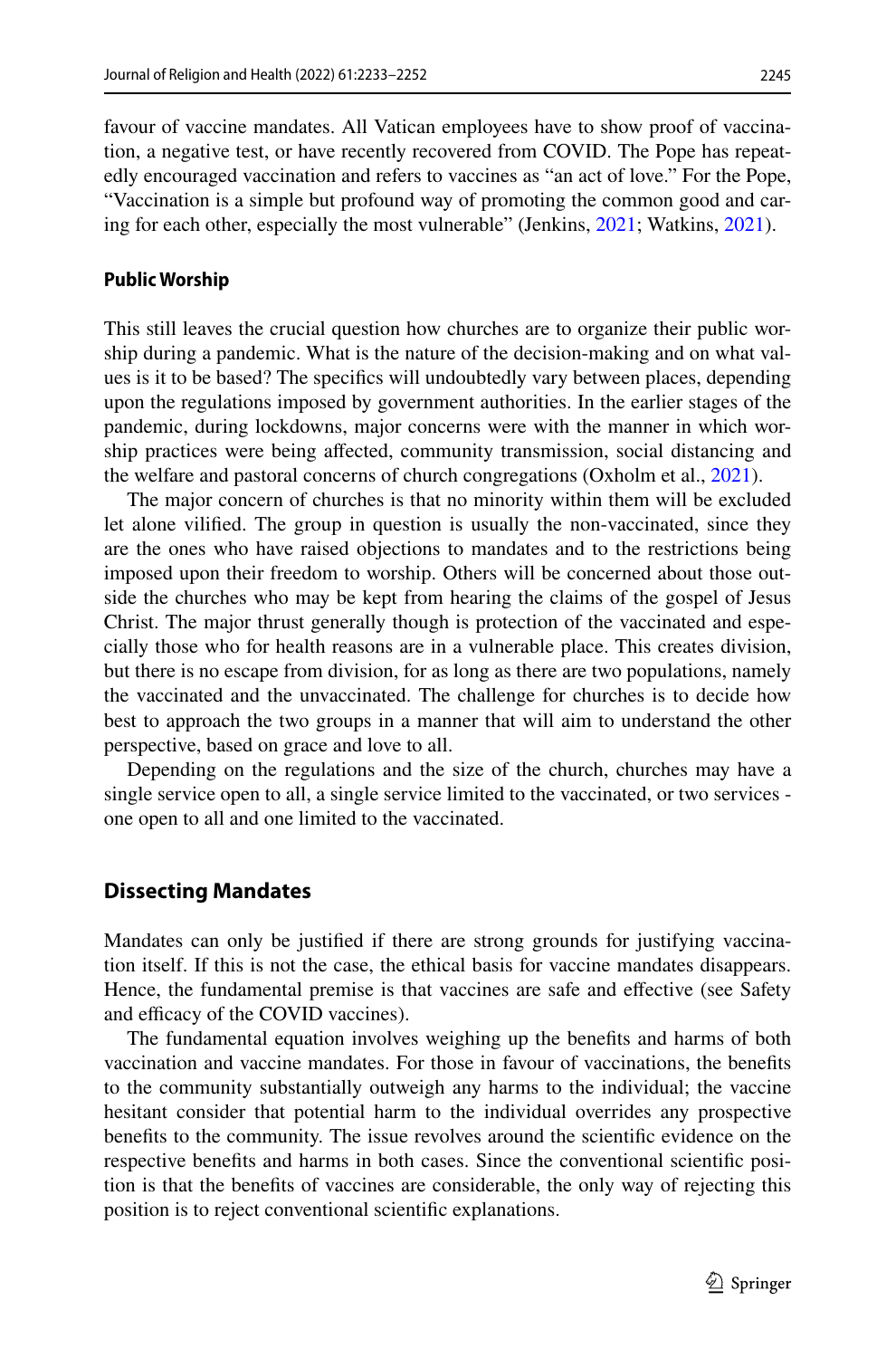Vaccination is by far the most efective way of combatting the worst excesses of the COVID pandemic. However, since some are reluctant to accept this course of action, a way has to be found of increasing the rates of vaccination in the population. This is where mandates appear as a last resort. Education is the preferred pathway, but when education is rejected or ignored and voluntary vaccination fails, some form of coercion is resorted to.

Some argue that this is unethical, since it is not based on informed consent, and involves introducing a foreign substance into the individual's body against their wishes. However, this fails to take account of the balance between harms and benefts. Since vaccination and mandates aim to protect the health of individuals and of the community, and for which there is overwhelming evidence of their success, there is justifcation for restricting the actions of the vaccine hesitant. This is because they have been given ample opportunity to be vaccinated, have been informed of the justifcation for vaccination, and the harm caused by the lack of vaccination for the community. Under these circumstances, coercion can be justifed as long as it is proportionate and necessary to maintain public health. In principle, the benefts outweigh the harms to the community. Nevertheless, mandates have to be imposed with care, since they restrict the freedom of individuals. Therefore, they can be justifed only when they are the least invasive, least restrictive alternative reasonably available, and likely to be efective to achieve the goal of minimizing the spread of COVID-19.

### **Policy Options**

Any restriction on people's movements has ethical repercussions (Hall & Studdart, [2021](#page-17-18)). The Association of Bioethics Program Directors has no quibbles on the matter (Association of Program Directors, [2021](#page-16-1); Caplan, [2021](#page-17-19)). For them, compulsion is necessary since this is a very serious public health emergency. Not only this, the Association argues that it is not really compulsion since people are still free to make choices, although they do not spell out what these choices are. They reject the notion that a mandate violates rights to individual liberty and autonomy, since they prevent risk to others, including disabling complications, psychosocial havoc and burdens on health systems.

Others are not as defnitive as this, pointing to the low rates of vaccination among racial minorities and low-income populations, and any privileging of the vaccinated will penalize people with religious and philosophical objections to vaccination (Hall & Studdart, [2021\)](#page-17-18). The phenomenon of low vaccination rates among indigenous groups is very common, due to long-standing negative experiences of the dominant health sector and aggravated by misinformation and disinformation within their communities. Concerted eforts are required to address this situation by prioritizing vaccination for these groups, utilizing the health and cultural expertise of members of their own communities.

These concerns are salutary, but they ft within a range of policy options, the extremes of which are a broad mandatory public scheme at one end, and prohibition of all private uses of certifcation at the other. Distinctions have to be made between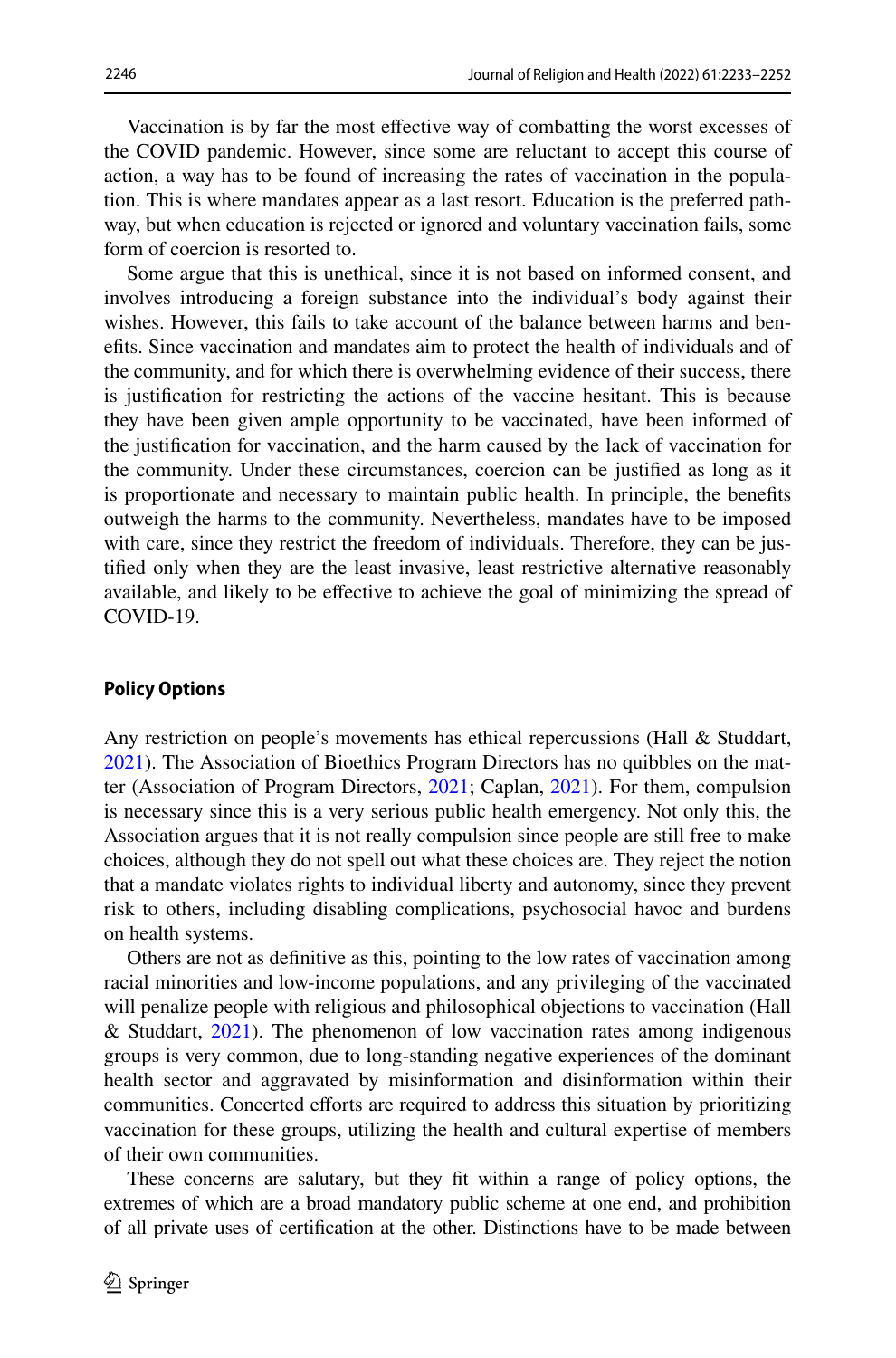their use in diferent contexts, from international travel, to teaching in educational settings, and the health system; and from attendance at sports events, concerts, clubs, restaurants and bars (Hall & Studdart, [2021\)](#page-17-18). Some of these are public events, under the aegis of government bodies and with consequences for the health and wellbeing of the general public. Others are private functions, which people are free to attend for their own beneft or amusement. The distinction here is between a regulatory environment where evidence of vaccination could/should be mandated, and the non-vaccinated are not allowed access, and a more fexible regime where there is some latitude to set rules by those in charge of the venues. However, in this latter case, care will be required to ensure there is not inequity and that evidence is presented of being COVID-free.

#### **Mandate Exemptions**

In all cases, exemptions will have to be made for those unable to be vaccinated on health grounds, or other as yet undetermined reasons. Highly contentious as these grounds will prove, and unfortunately open to abuse, it will be important to build fexibility into whatever systems are put in place. Only in this way will the complexity of COVID-19 be managed, as well as its rapidly changing dimensions. It is notable that the WHO has advised against the implementation of immunity certifcation at present on the grounds that there is uncertainty that long-term immunity exists and concerns over reliability of serological test methods for determining immunity (Voo, [2021\)](#page-18-21). There is also concern over restrictions imposing disproportionate burdens on non-certifed individuals and violation of individual liberties and rights. However, the major consideration is that immunity certifcation should not be used as the main strategy for reducing the efects of the pandemic, but should be imposed as a component of a plan that decreases the number of people subject to very restrictive measures and increases those able to take on higher-risk activities like caring for others and providing services for others (Harper, [2021\)](#page-17-20).

Mandates aim to beneft the health system. This is the beneft that is normally highlighted, namely, protection of the integrity of the health system. The goal here is to protect the functioning of hospitals and the interests of their staf. If the latter are laid of or die this will have widespread detrimental efects on many others in the community, who suffer from COVID, as well as those who will miss out on routine treatment for non-COVID-related conditions.

Less attention is generally paid to any social consequences for the unvaccinated, such as not being allowed to take part in a range of regular social activities, leading possibly to regarding themselves as social outcasts. This can be regarded as a harm, even though the unvaccinated are in this position as a consequence of their own choice. While they have not chosen to be ostracized, they have acted in a way that they knew would lead to some degree of exclusion from regular social activities.

# **Churches and Vaccine Mandates**

In view of these considerations what role do vaccine mandates have to play in church circles? The onus is on protection of the vulnerable, including unvaccinated children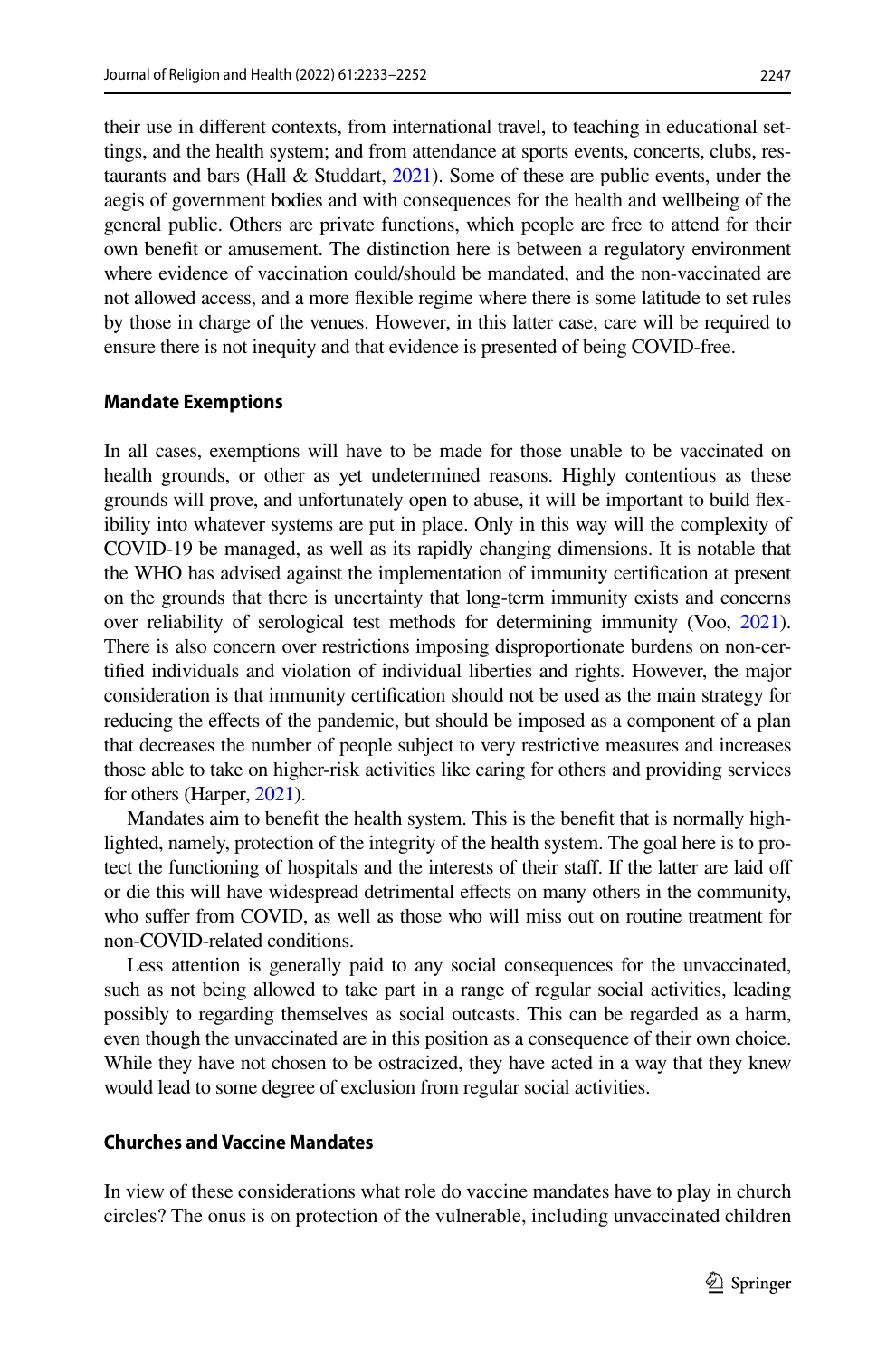and the immunocompromised. All the evidence discussed above points towards churches having vaccine mandates as a means of protecting the community as a whole. However, the arguments for allowing everyone to attend church services and receive the religious sustenance they have to ofer are compelling. In order to meld these two directives, there appears to be an onus on those who have refused vaccination to have to think through the consequences of their decision on other members of the community. If they are allowed to attend large gatherings regardless of vaccination status, it is incumbent upon them to provide evidence of negative COVID tests. Regardless of their reasons for rejecting vaccination, this is a reasonable stricture to place upon them to protect their fellow attendees. It also reminds them that a dominant value for most religious groups is the good of their fellow human beings; in religious language love for one's neighbour as a determinative driver of ethical behaviour (Mark 12: 30–31).

Regardless of what decisions have been taken, it is impossible in a pandemic for people to be treated in a uniform manner; if all services are open to all, some vaccinated people will not attend out of fear of being infected; if there are 'closed' and 'open' services (regardless of their designation), for the vaccinated and for both vaccinated and unvaccinated, respectively, all will not be able to meet together. A decision has to be taken. If church leaders remain on the fence, they are relinquishing their authority and are exposing church adherents to unnecessary risks. The church leadership should play a role in stressing that, even in the middle of a pandemic, the one and only focal point is the Lordship of Christ and not a vaccine or any other subsidiary emphasis.

# **Back to Science and Faith**

A major difculty in the COVID vaccination debate is the apparent inability of some of those coming from a religious background to distinguish scientifc evidence from theological and cultural perspectives. While it is generally unhelpful to regard these two realms as separate watertight compartments, the COVID situation has introduced strange anomalies. Many Christians objecting to COVID vaccines do so on scientifc grounds, such as the experimental nature of the vaccines, and their alleged deleterious side-efects, or on cultural grounds such as the increasing power of governments or the duplicity of government officials and scientists. The theological grounds tend to be far less prominent, except for their postulated link to past abortions. Other issues can only be described as ephemeral, such as the claim that God will protect us from viruses, and that our bodies should not be modifed by vaccines.

The lesson to emerge from this is that far more attention needs to be paid to the scientifc realm, with far greater stress being placed on the wellbeing of the vaccinated who are the ones responding to the goodness of God displayed in the creativity and ingenuity that has led to the production of remarkably efective vaccines. Thankfulness and gratitude to God by the people of God would be a far more ftting response to vaccines and vaccine mandates, together with an urgent drive to make vaccines as available as possible worldwide. The lack of even the merest hint of vaccine equity across the world is a blot on the moral landscape, and while this is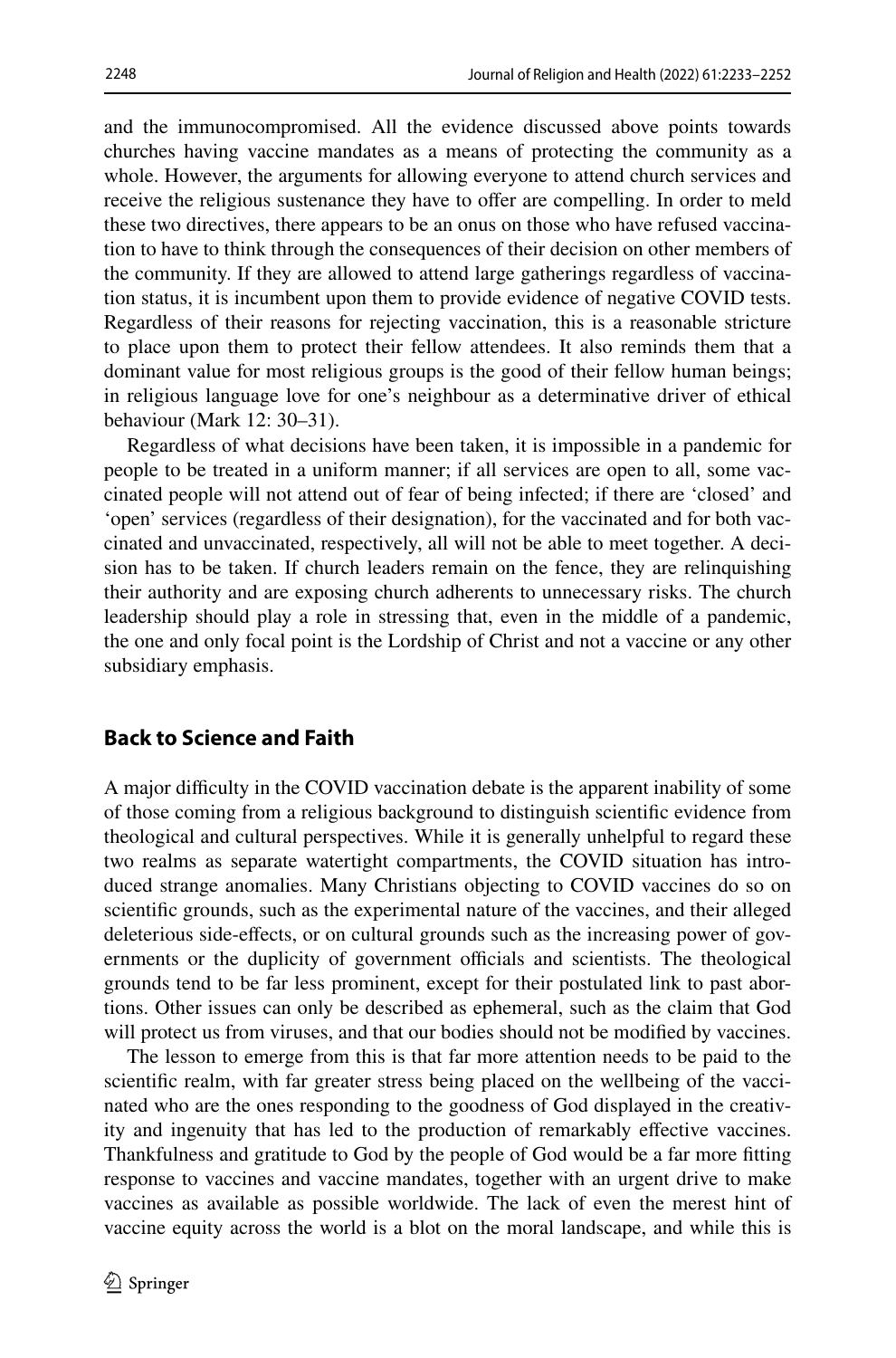beyond the ability of individuals or even individual church bodies to rectify, it is imperative that churches in the West make their voices heard in advocating vigorously for those less favoured than themselves. This should be the heart and impetus of any religious response to the current pandemic.

# **Limitations of the Study**

Emphasis has been placed on the more conservative elements within Protestant churches, with less attention on other traditions. There has also been a concentration on responses by those churches within Australia and New Zealand infuenced by American theological trends. Inevitably, the study refects discussions and deliberations occurring in a limited time span, 2020-early 2022.

**Funding** Open Access funding enabled and organized by CAUL and its Member Institutions. No funding was required to undertake this research work.

## **Declarations**

**Confict of interest** The author is unaware of any confict of interest.

**Ethical Approval** No ethical approval was required from an ethics committee.

**Human or Animal Rights** No human subjects were involved in obtaining data for this research; the work is entirely that of the corresponding author.

**Informed Consent** Only one author was involved in the writing, and no informed consent was required of anyone else.

**Open Access** This article is licensed under a Creative Commons Attribution 4.0 International License, which permits use, sharing, adaptation, distribution and reproduction in any medium or format, as long as you give appropriate credit to the original author(s) and the source, provide a link to the Creative Commons licence, and indicate if changes were made. The images or other third party material in this article are included in the article's Creative Commons licence, unless indicated otherwise in a credit line to the material. If material is not included in the article's Creative Commons licence and your intended use is not permitted by statutory regulation or exceeds the permitted use, you will need to obtain permission directly from the copyright holder. To view a copy of this licence, visit [http://creativecommons.org/licen](http://creativecommons.org/licenses/by/4.0/) [ses/by/4.0/](http://creativecommons.org/licenses/by/4.0/).

# **References**

- <span id="page-16-0"></span>Alexander, D. (2008). *Creation or Evolution: Do We Have to Choose?* Monarch Books. ISBN-10: 1854247468
- <span id="page-16-1"></span>Association of Bioethics Program Directors (2021). Statement in support of COVID- 19 vaccine mandates. Retrieved October 14, 2021, from [https://www.bioethicsdirectors.net/statement-in-support-of](https://www.bioethicsdirectors.net/statement-in-support-of-covid-19-vaccine-mandates/)[covid-19-vaccine-mandates/](https://www.bioethicsdirectors.net/statement-in-support-of-covid-19-vaccine-mandates/)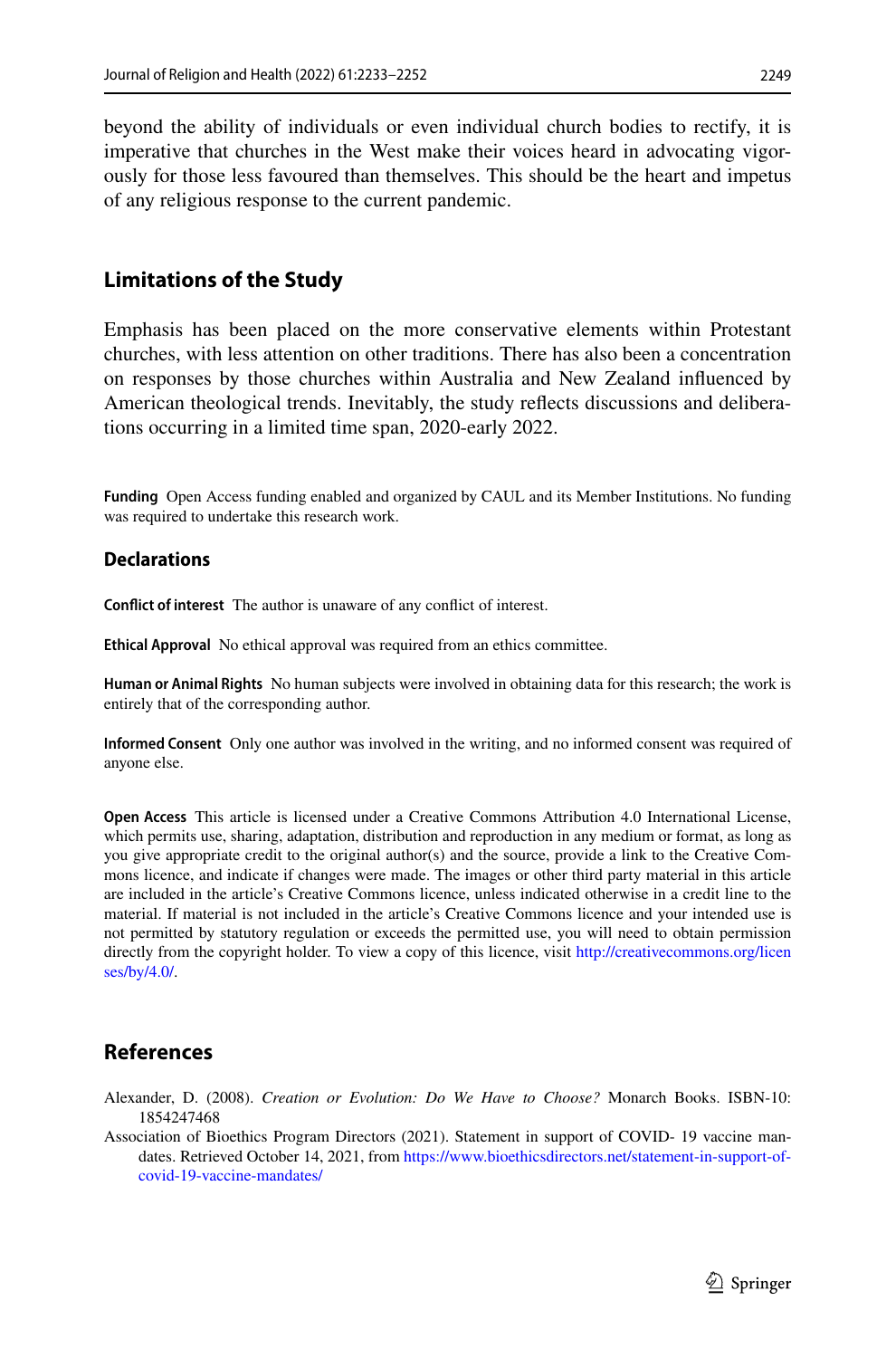- <span id="page-17-2"></span>Barlow, M.D. (2021). Christian nationalism is a barrier to mass vaccination against COVID-19. *The Conversation.* Retrieved October 12, 2021, from [https://theconversation.com/christian-nationalism-is-a](https://theconversation.com/christian-nationalism-is-a-barrier-to-mass-vaccination-against-covid-19-158023)[barrier-to-mass-vaccination-against-covid-19-158023](https://theconversation.com/christian-nationalism-is-a-barrier-to-mass-vaccination-against-covid-19-158023).
- <span id="page-17-16"></span>Best, M. (2021). COVID vaccination and the church, *The Gospel Coalition (Australia edition)*. Retrieved October 13, 2021, from<https://au.thegospelcoalition.org/article/covid-vaccination-and-the-church/>
- <span id="page-17-19"></span>Caplan, A, (2021). Time to stand up for the morality of vaccine mandates. *Bioethics.net.* Retrieved October 14, 2021, from [https://www.bioethics.net/2021/10/time-to-stand-up-for-the-morality-of-vaccine](https://www.bioethics.net/2021/10/time-to-stand-up-for-the-morality-of-vaccine-mandates/)[mandates/](https://www.bioethics.net/2021/10/time-to-stand-up-for-the-morality-of-vaccine-mandates/)
- <span id="page-17-0"></span>CDC (2021). Pfzer-BioNTech COVID-19 vaccines (also known as COMIRNATY) overview and safety. Centers for Disease Control and Prevention. Retrieved December 20, 2021, from [https://www.cdc.](https://www.cdc.gov/coronavirus/2019-ncov/vaccines/different-vaccines/Pfizer-BioNTech.html) [gov/coronavirus/2019-ncov/vaccines/diferent-vaccines/Pfzer-BioNTech.html](https://www.cdc.gov/coronavirus/2019-ncov/vaccines/different-vaccines/Pfizer-BioNTech.html)
- <span id="page-17-14"></span>Chan, G. (2021). Why are Christian leaders undermining conscience and human rights? *Caldron Pool.* Retrieved October 11, 2021 from [https://caldronpool.com/why-are-christian-leaders-undermining](https://caldronpool.com/why-are-christian-leaders-undermining-conscience-and-human-rights/)[conscience-and-human-rights/](https://caldronpool.com/why-are-christian-leaders-undermining-conscience-and-human-rights/)
- <span id="page-17-15"></span>Church of England (2021). COVID-19: The ethics of vaccine certifcation ('Vaccine passports'): A briefing note, 2021. Retrieved October 12, 2021 from [https://www.churchofengland.org/sites/default/](https://www.churchofengland.org/sites/default/files/2021-07/COVID-19%20The%20Ethics%20of%20Vaccine%20Certification%20%28Vaccine%20Passports%29.pdf) [fles/2021-07/COVID-19%20The%20Ethics%20of%20Vaccine%20Certifcation%20%28Vaccine%](https://www.churchofengland.org/sites/default/files/2021-07/COVID-19%20The%20Ethics%20of%20Vaccine%20Certification%20%28Vaccine%20Passports%29.pdf) [20Passports%29.pdf](https://www.churchofengland.org/sites/default/files/2021-07/COVID-19%20The%20Ethics%20of%20Vaccine%20Certification%20%28Vaccine%20Passports%29.pdf)
- <span id="page-17-6"></span>Congregation for the Doctrine of the Faith (2020). Note on the morality of using some anti-Covid-19 vaccines. Retrieved October 13, 2021 from [https://www.vatican.va/roman\\_curia/congregations/cfaith/](https://www.vatican.va/roman_curia/congregations/cfaith/documents/rc_con_cfaith_doc_20201221_nota-vaccini-anticovid_en.html) [documents/rc\\_con\\_cfaith\\_doc\\_20201221\\_nota-vaccini-anticovid\\_en.html](https://www.vatican.va/roman_curia/congregations/cfaith/documents/rc_con_cfaith_doc_20201221_nota-vaccini-anticovid_en.html)
- <span id="page-17-11"></span>Dielschneider, R. (2021). Vaccine hesitancy: Christian reasons and responses. *Perspectives on Science and Christian Faith*, 73(1), 4–12. [https://www.asa3.org/ASA/PSCF/2021/PSCF3-21Dielschneider.](https://www.asa3.org/ASA/PSCF/2021/PSCF3-21Dielschneider.pdf) [pdf](https://www.asa3.org/ASA/PSCF/2021/PSCF3-21Dielschneider.pdf)
- <span id="page-17-12"></span>Ezekiel, D. (2021). *Caldron Pool*. Retrieved October 11, 2021 from [https://caldronpool.com/ezekieldec](https://caldronpool.com/ezekieldeclaration) [laration](https://caldronpool.com/ezekieldeclaration)
- <span id="page-17-3"></span>Fitzgerald, F. (2017). *The Evangelicals,* Simon and Schuster. ISBN13: 9781508250906
- <span id="page-17-1"></span>Gerson, M. (2021). NIH's Francis Collins, on covid, science and faith: 'There is such a thing as truth'. *Washington Post,* October 7, 2021. Retrieved October 12, 2021 from [https://www.washingtonpost.](https://www.washingtonpost.com/opinions/2021/10/07/francis-collins-nih-covid-science-faith-truth/) [com/opinions/2021/10/07/francis-collins-nih-covid-science-faith-truth/](https://www.washingtonpost.com/opinions/2021/10/07/francis-collins-nih-covid-science-faith-truth/)
- <span id="page-17-4"></span>Giubilini, A., Minerva, F., Schuklenk, U., & Savulescu, J. (2021). The 'ethical' COVID-19 vaccine is the one that preserves lives: Religious and moral beliefs on the COVID-19 vaccine. *Public Health Ethics, 2021*, 1–14. <https://doi.org/10.1093/phe/phab018/>
- <span id="page-17-13"></span>Gospel, Society and Culture (2021). A response to the Ezekiel Declaration. Retrieved October 11, 2021 from <https://gsandc.org.au/a-response-to-the-ezekiel-declaration/>
- <span id="page-17-18"></span>Hall, M. A., & Studdert, D. M. (2021). "Vaccine passport" certifcation—policy and ethical considerations. *New England Journal of Medicine, 385*, e32(1)-332(2). [https://doi.org/10.1056/NEJMp21042](https://doi.org/10.1056/NEJMp2104289) [89](https://doi.org/10.1056/NEJMp2104289)
- <span id="page-17-20"></span>Harper, K. (2021). Vaccines can't end pandemics alone – and we've known that since we eradicated smallpox. *Time* October 5 2021. Retrieved October 21, 2021, from [https://time.com/6103612/covid](https://time.com/6103612/covid-pandemic-vaccine-smallpox-eradication/)[pandemic-vaccine-smallpox-eradication/](https://time.com/6103612/covid-pandemic-vaccine-smallpox-eradication/)
- <span id="page-17-17"></span>Jenkins, C. (2021). Pope Francis touts vaccine in ad campaign. *The Hill,* August 18, 2021. Retrieved October 13, 2021, from [https://thehill.com/policy/international/europe/568326-pope-francis-touts](https://thehill.com/policy/international/europe/568326-pope-francis-touts-vaccine-in-ad-campaign)[vaccine-in-ad-campaign](https://thehill.com/policy/international/europe/568326-pope-francis-touts-vaccine-in-ad-campaign)
- <span id="page-17-9"></span>Jones, D. G. (2020). A pandemic, science and faith. *Stimulus* May 14, 2020. Retrieved October 22, 2021, from <https://hail.to/laidlawcollege/publication/z0YvCh2/article/AxfHv3n>
- <span id="page-17-10"></span>Jones, D. G. (2021). A Christian perspective on New Zealand's response to COVID-19. *Perspectives on Science and Christian Faith, 73*(2), 67–78.
- <span id="page-17-5"></span>Jones, D. G. & Whitaker M.I. (2009). *Speaking for the Dead: The Human Body in Biology and Medicine.* Ashgate Publishing. ISBN 978-0-7546-7452-8
- <span id="page-17-7"></span>Kleinisman, J. & O'Brien, G. (2021). COVID-19 vaccines and their link with abortion—a Christian moral perspective. Retrieved October 13, 2021, from [https://christscollege.com/assets/Uploads/](https://christscollege.com/assets/Uploads/Ethical-Issues-Covid-Vaccines.pdf) [Ethical-Issues-Covid-Vaccines.pdf](https://christscollege.com/assets/Uploads/Ethical-Issues-Covid-Vaccines.pdf)
- <span id="page-17-8"></span>Levin, J. (2020). The faith community and the SARS-CoV-2 outbreak: Part of the problem or part of the solution? *Journal of Religion and Health, 59*(5), 2215–2228. [https://doi.org/10.1007/](https://doi.org/10.1007/s10943-020-01048-x) [s10943-020-01048-x](https://doi.org/10.1007/s10943-020-01048-x)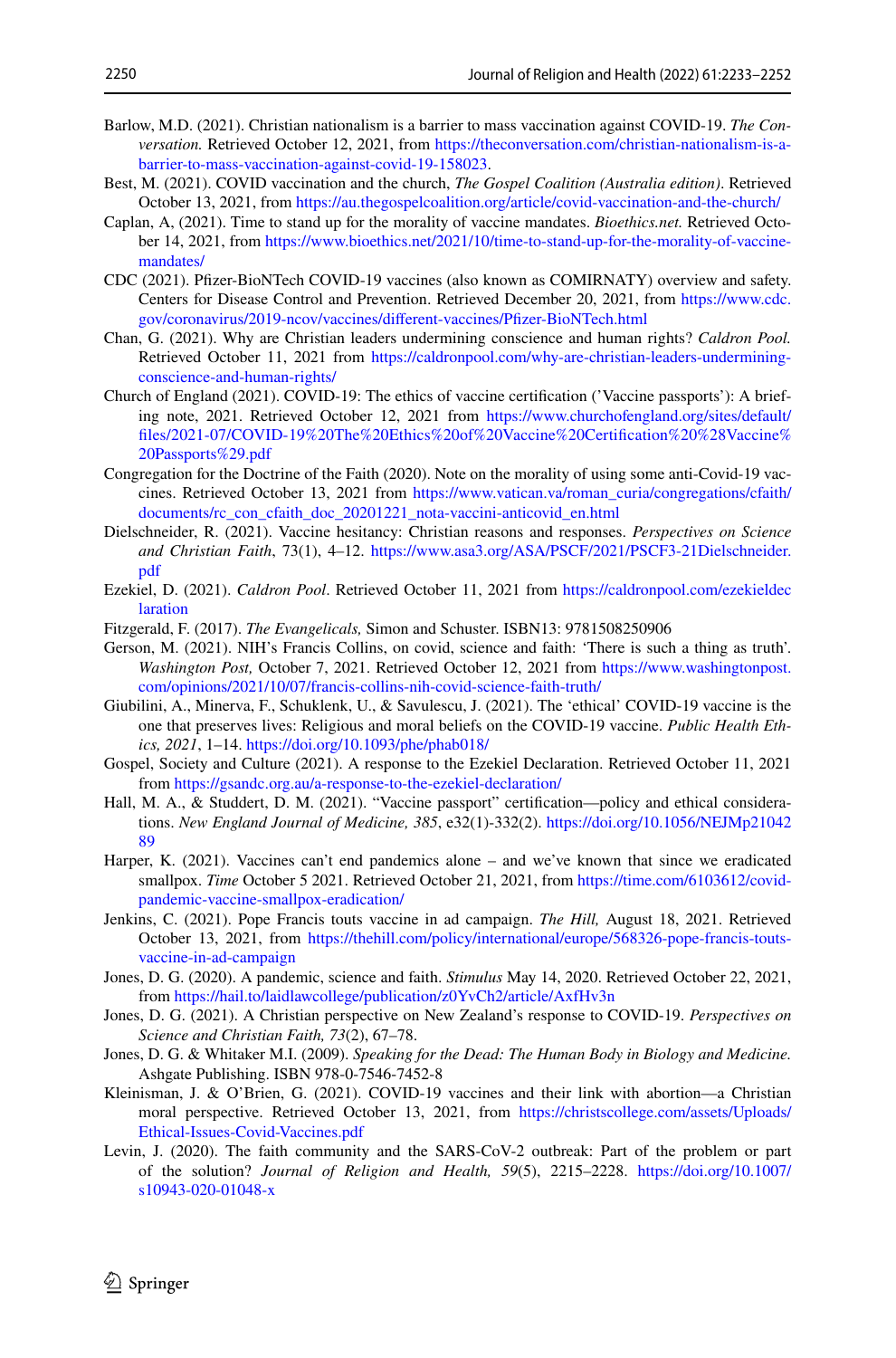- <span id="page-18-1"></span>Luther, M. (1999). Whether One may Flee the Plague, See *Luther's Works, Vol. 43: Devotional Writings II*, ed. Jaroslav Jan Pelikan, Hilton C. Oswald, and Helmut T. Lehmann, vol. 43 (Philadelphia: Fortress Press, 1999), 119–38.
- <span id="page-18-7"></span>Maher, D. P. (2002). Vaccines, abortion and moral coherence. *The National Catholic Bioethics Quarterly, 2*(1), 51–67.<https://doi.org/10.5840/ncbq20022178>
- <span id="page-18-6"></span>Max, B. (1989). This and that: The ethics of experimentation and the legitimate fear of fying. *Trends in Pharmacological Sciences, 10*, 133–135. [https://doi.org/10.1016/0165-6147\(89\)90160-0](https://doi.org/10.1016/0165-6147(89)90160-0)
- <span id="page-18-10"></span>McKenna, K. C. (2018). Use of aborted fetal tissue in vaccines and medical research obscures the value of all human life. *Linacre Quarterly, 85*(1), 13–17.<https://doi.org/10.1177/0024363918761715>
- <span id="page-18-0"></span>McNutt, J. P. (2021) A novel virus, not a novel calling, *Christianity Today*, May 3, 2021. Retrieved October 13, 2021, from [https://www.christianitytoday.com/better-samaritan/2021/may/novel-virus-not](https://www.christianitytoday.com/better-samaritan/2021/may/novel-virus-not-novel-calling.html)[novel-calling.html](https://www.christianitytoday.com/better-samaritan/2021/may/novel-virus-not-novel-calling.html)
- <span id="page-18-11"></span>Mortlock, P. (2021a). Statement on behalf of City Impact Church on vaccinations and church services, October 3, 2021a. Retrieved October 11, 2021a, from [https://cityimpactchurch.com/statement-vacci](https://cityimpactchurch.com/statement-vaccinations-and-church-services/) [nations-and-church-services/](https://cityimpactchurch.com/statement-vaccinations-and-church-services/)
- <span id="page-18-12"></span>Mortlock, P. (2021b). Special meeting City Impact Church Auckland, August 11, 2021b. Retrieved October 12, 2021b, from <https://cityimpactchurch.com/sermon/special-meeting/>
- <span id="page-18-13"></span>Mortlock, P. (2021c). Freedom to Worship Special meeting, City Impact Church Auckland, October 3, 2021c. Retrieved October 12, 2021c, from [https://cityimpactchurch.com/sermon/freedom-to-worsh](https://cityimpactchurch.com/sermon/freedom-to-worship-special-meeting/) [ip-special-meeting/](https://cityimpactchurch.com/sermon/freedom-to-worship-special-meeting/)
- <span id="page-18-16"></span>Moses Statement (2021). *Caldron Pool.* Retrieved October 11, 2021, from [https://caldronpool.com/moses](https://caldronpool.com/mosesstatement/) [statement/](https://caldronpool.com/mosesstatement/)
- <span id="page-18-20"></span>Oxholm, T., Rivera, C., Schirrman, K., & Hoverd, W. J. (2021). New Zealand religious community responses to COVID-19 while under level 4 lockdown. *Journal of Religion and Health, 60*, 16–33. <https://doi.org/10.1007/s10943-020-01110-8>
- <span id="page-18-15"></span>Philip, W. J. U., Johnston, D. & Franklin, J. et al. (2021). Open letter from Christian leaders to the prime minister concerning vaccine passport proposals. August 2021. Retrieved October 11, 2021, from <https://vaccinepassportletter.wordpress.com>
- <span id="page-18-14"></span>Piper, J. (2021). A reason to be vaccinated: Freedom*. Desiring God,* October 19, 2021. Retrieved October 22, 2021, from <https://www.desiringgod.org/articles/a-reason-to-be-vaccinated-freedom>
- <span id="page-18-4"></span>Prentice, D. & Sander, T. (2021). What you need to know about the COVID-19 vaccines, June 2, 2021, *Charlotte Lozier Institute.* Retrieved October 13, 2021, from [https://lozierinstitute.org/what-you](https://lozierinstitute.org/what-you-need-to-know-about-the-covid-19-vaccine/)[need-to-know-about-the-covid-19-vaccine/](https://lozierinstitute.org/what-you-need-to-know-about-the-covid-19-vaccine/)
- <span id="page-18-8"></span>Pruss, A. R. (2006). Complicity, fetal tissue, and vaccines. *National Catholic Bioethics Quarterly, 6*(3), 461–470.<https://doi.org/10.5840/ncbq20066330>
- <span id="page-18-5"></span>Rudd, G. (2003). Is vaccination complicit with abortion? *Annals of Pharmacotherapy* 2003. Retrieved October 13, 2021, from<https://doi.org/10.1345/aph.1D157>
- <span id="page-18-18"></span>Sheperd, T. (2021). What is the Narnia-inspired Caldron Pool and is it fomenting 'Christian nationalism' in Australia? *The Guardian,* September 21, 2021. Retrieved October 11, 2021, from [https://www.](https://www.theguardian.com/world/2021/sep/22/what-is-the-narnia-inspired-caldron-pool-and-is-it-fomenting-christian-nationalism-in-australia) [theguardian.com/world/2021/sep/22/what-is-the-narnia-inspired-caldron-pool-and-is-it-fomenting](https://www.theguardian.com/world/2021/sep/22/what-is-the-narnia-inspired-caldron-pool-and-is-it-fomenting-christian-nationalism-in-australia)[christian-nationalism-in-australia](https://www.theguardian.com/world/2021/sep/22/what-is-the-narnia-inspired-caldron-pool-and-is-it-fomenting-christian-nationalism-in-australia)
- <span id="page-18-17"></span>Staf Writer (2021). An important update from the authors of the Ezekiel Declaration. Retrieved October 11, 2021, from [https://caldronpool.com/an-important-update-from-the-authors-of-the-ezekiel-decla](https://caldronpool.com/an-important-update-from-the-authors-of-the-ezekiel-declaration/) [ration/](https://caldronpool.com/an-important-update-from-the-authors-of-the-ezekiel-declaration/)
- <span id="page-18-21"></span>Voo, T. C., et al. (2021). Immunity certifcation for COVID-19: Ethical considerations. *Bulletin World Health Organization, 99*, 155–161.<https://doi.org/10.2471/BLT.20.280701>
- <span id="page-18-2"></span>Wadman, M. (2020a). Abortion opponents protest COVID-19 vaccines' use of fetal cells, *Science*, June 5, 2020a. Retrieved October 13, 2021, from [https://www.science.org/content/article/abortion-oppon](https://www.science.org/content/article/abortion-opponents-protest-covid-19-vaccines-use-fetal-cells) [ents-protest-covid-19-vaccines-use-fetal-cells](https://www.science.org/content/article/abortion-opponents-protest-covid-19-vaccines-use-fetal-cells)
- <span id="page-18-3"></span>Wadman, M. (2020b). Vaccines that use human fetal cells draw fre, *Science*, 368: 1170–1171, June 12, 2020b. Retrieved October 13, 2021, from<https://doi.org/10.1126/science.368.6496.1170>
- <span id="page-18-19"></span>Watkins, D. (2021). Pope Francis urges people to get vaccinated against COVID-9, *Vatican News,* 18 August 2021. Retrieved October 13, 2021, from [https://www.vaticannews.va/en/pope/news/2021-](https://www.vaticannews.va/en/pope/news/2021-08/pope-francis-appeal-covid-19-vaccines-act-of-love.html) [08/pope-francis-appeal-covid-19-vaccines-act-of-love.html](https://www.vaticannews.va/en/pope/news/2021-08/pope-francis-appeal-covid-19-vaccines-act-of-love.html)
- <span id="page-18-9"></span>Zimmerman, R. K. (2021). Helping patients with ethical concerns about COVID-19 vaccines in light of fetal cell lines used in some COVID-19 vaccines. *Vaccine, 39*(31), 4242–4244. [https://doi.org/10.](https://doi.org/10.1016/j.vaccine.2021.06.027) [1016/j.vaccine.2021.06.027](https://doi.org/10.1016/j.vaccine.2021.06.027)